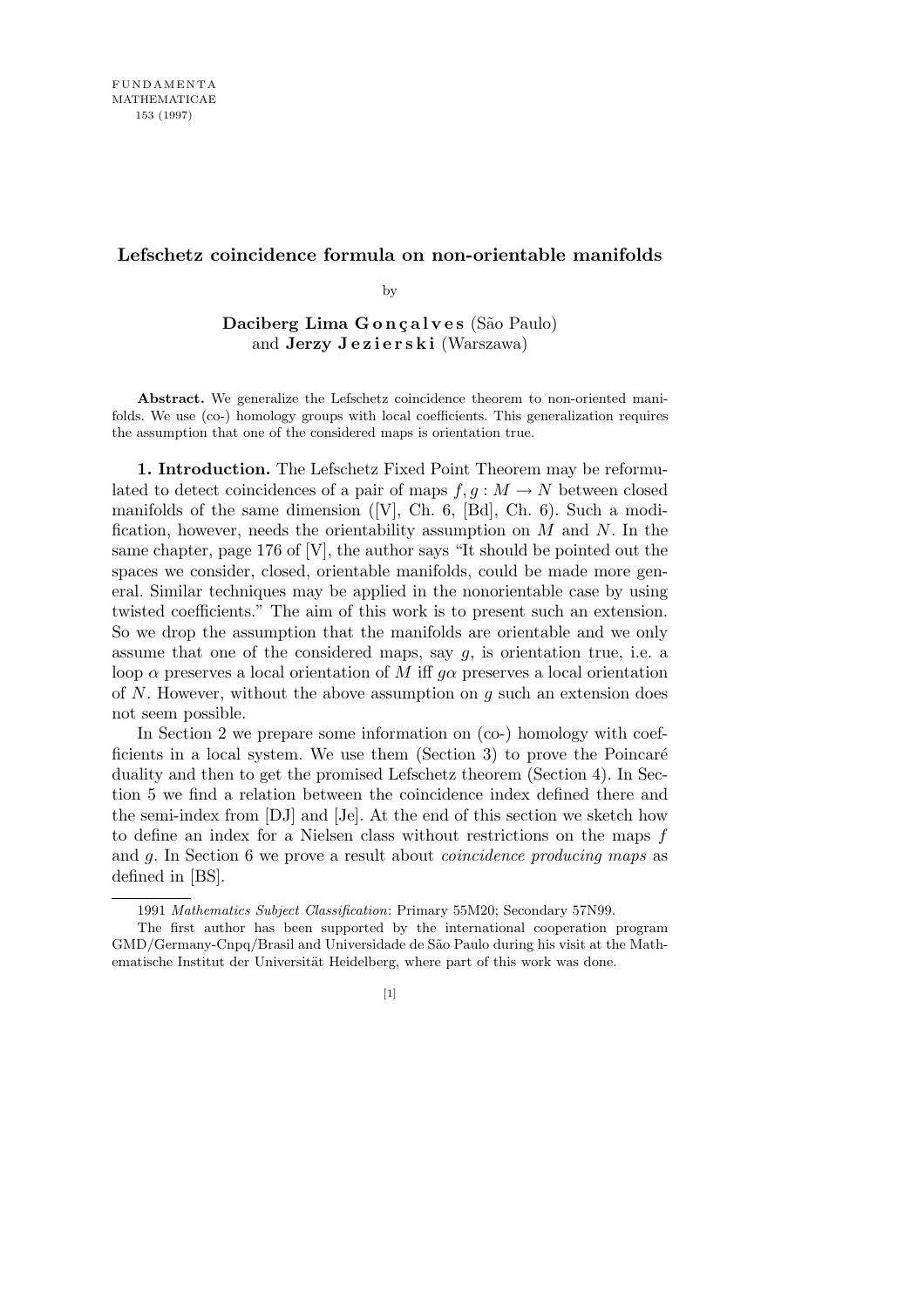**2. Homology with local coefficients.** In this section we recall some basic information about homology with coefficients in a local system [Wh], [Sp2]. Let *R* be a commutative ring with unity, *X* a topological space and let *Γ* be a local system of *R*-modules over *X*, i.e. over each point  $x \in X$ we have a module  $\Gamma(x)$  and for each homotopy class  $\omega$  of paths from  $x_0$ to  $x_1$  we have an *R*-module homomorphism  $\Gamma(\omega): \Gamma(x_0) \to \Gamma(x_1)$ . Let  $\Delta_*(X; \Gamma)$  denote the chain complex with coefficients in  $\Gamma$  (i.e. the graded *R*-module of sums  $\sum \gamma_{\sigma} \cdot \sigma$  where  $\sigma$  is a singular simplex in *X* with  $\gamma_{\sigma} \in$  $\Gamma(\sigma(v_0))$ , where  $v_0$  denotes the leading vertex of the standard *n*-simplex) and let  $H_*(X; \Gamma)$  be its homology module obtained by using the boundary operators defined on local coefficients. Similarly we consider the cohomology  $H^*(X; \Gamma^*)$  with coefficients in the dual system  $\Gamma^* = \text{Hom}(\Gamma, R)$  (see [Wh], [Sp2] for details). Let *Γ, Γ<sup>0</sup>* be local systems over *X* and *Y* respectively. To get a chain homomorphism induced by a map  $f: X \to Y$  we need a morphism of the given local systems, i.e. a commutative diagram



where the restriction of  $\phi$  to any fibre is a homomorphism and

$$
\phi(\omega(1)) \cdot \Gamma(\omega) = \Gamma'(f\omega) \cdot \phi(\omega(0))
$$

for any path  $\omega$  in X, where  $\phi(x)$  is the homomorphism  $\phi$  restricted to the fibre  $\Gamma(x)$ . We define maps  $f_*$ :  $\Delta_*(X; \Gamma) \rightarrow \Delta_*(Y; \Gamma')$  by  $f_*(\gamma \cdot \sigma) =$  $\phi(\gamma) \cdot f\sigma$  and  $f^* : \Delta^*(Y; \Gamma'^*) \to \Delta^*(X; \Gamma^*)$  by  $(f^*(c)(\sigma))(\gamma) = (c(f\sigma))(\phi\gamma)$ .

Recall that there is a natural pairing (Kronecker index)

$$
\langle \cdot, \cdot \rangle : H^q(X, A; \Gamma^*) \otimes H_q(X, A; \Gamma) \to R.
$$

The symbol *⊗* denotes tensor product over *R*. We will also denote by *R* the constant system with the fibre *R*.

In this paper  $\Gamma$ ,  $\Gamma'$ , ... denote one-dimensional local systems, i.e. each  $\Gamma(x)$  is an *R*-module isomorphic to *R*. Then the chain complexes  $\Delta_*(X \times Y)$ ;  $\Gamma \times \Gamma'$  and  $\Delta(X,\Gamma) \otimes \Delta(Y,\Gamma')$  are naturally isomorphic. This yields the following products:

*•* the *cross product*

$$
\times : H_p(X, A; \Gamma) \otimes H_q(Y, B; \Gamma') \to H_{p+q}((X, A) \times (Y, B); \Gamma \times \Gamma'),
$$
  

$$
\times : H^p(X, A; \Gamma^*) \otimes H^q(Y, B; \Gamma'^*) \to H^{p+q}((X, A) \times (Y, B); (\Gamma \times \Gamma')^*),
$$

(provided  $X \times B$ ,  $A \times Y$  is excisive in  $X \times Y$ ),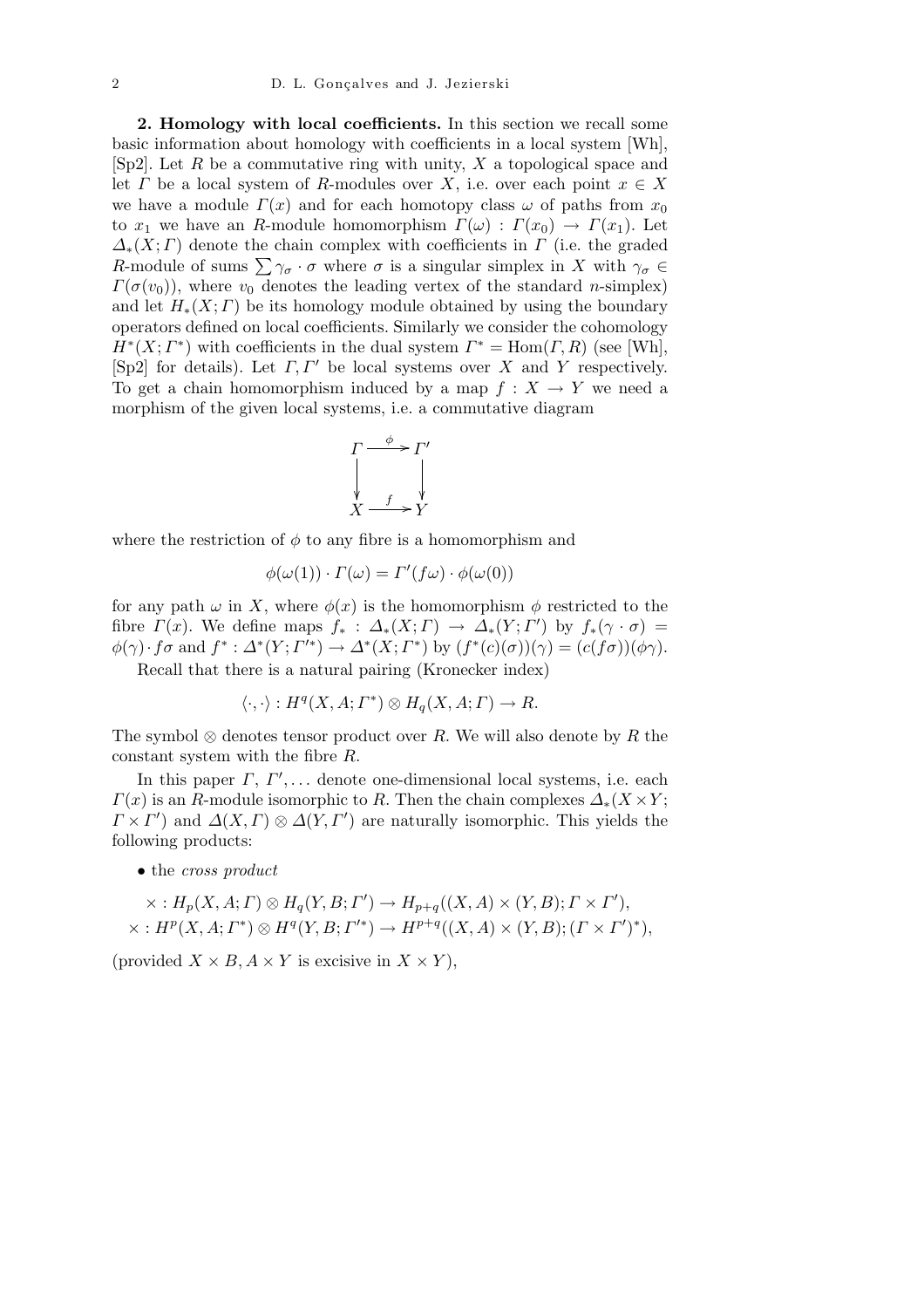*•* the *cup product*

$$
\cup: H^p(X, A; \Gamma^*) \otimes H^q(X, B; \Gamma'^*) \to H^{p+q}(X, A \cup B; (\Gamma \otimes \Gamma')^*),
$$

*•* the *cap product*

$$
\cap: H^p(X, A; G) \otimes H_n(X, A \cup B; \Gamma) \to H_{n-p}(X, B; \Gamma \otimes G)
$$

(in the cup and cap products we assume that  $\{A, B\}$  is excisive in  $A \cup B$ ).

For future reference we list some of their properties:

2.1. Let  $\Gamma, \Gamma'$  be local systems on *X* and let  $x \in H^p(X, A; \Gamma^*)$ ,  $y \in H^q(X, B; \Gamma'^*)$ *. Then* 

$$
x \cup y = (-1)^{pq} (y \cup x).
$$

2.2. Let  $x \in H^p(X, A; \Gamma^*)$ ,  $y \in H^q(X; R)$  and  $a \in H_{p+q}(X, A; \Gamma)$ . Then  $\langle x, y \cap a \rangle = \langle x \cup y, a \rangle$ .

2.3. Let  $x \in H^p(X, A; R)$ ,  $y \in H^q(Y, A'; R)$ ,  $a \in H_r(X, A \cup B; \Gamma)$  and  $b \in H_s(Y, A' \cup B'; \Gamma')$ *. Then* 

$$
(x \times y) \cap (a \times b) = (-1)^{p(s-q)} (x \cap a) \times (y \cap b)
$$
  

$$
\in H_{r+s-p-q}((X, B) \times (Y, B'); \Gamma \times \Gamma').
$$

In the next section we will also use the following lemma (compare the formula  $(5.20)$  on p. 150 of [V]).

Lemma 2.4. *Let M be an n-manifold with a compact boundary and fix*  $U \in H^n(M \times M, M \times M - \Delta; (R \times \Gamma)^*)$  and  $x \in H^p(M, \partial M; R)$ . Let  $\widetilde{U} \in H^n(M \times M, \partial(M \times M) - \partial \Delta; (R \times \Gamma)^*)$  be the restriction of  $U$  and let  $1 \in H^0(M; R)$  *denote the unit. Then* 

$$
\widetilde{U} \cup (x \times 1) = \widetilde{U} \cup (1 \times x) \in H^{n+p}(M \times M, \partial(M \times M); (R \times \Gamma)^*).
$$

P r o o f. It is enough to show that  $U \cup (x \times 1) = U \cup (1 \times x) \in H^{n+p}(M \times$  $M, M \times M - \Delta$ ;  $(R \times T)^*$  (here  $\Delta = \Delta - \partial \Delta$ ). Let us fix:

(i) a collar  $C = ∂M × [0, 1) ⊂ M$ ;

(ii) a neighbourhood *V* of  $\Delta \subset M \times M$  such that the projections  $p_1, p_2$ :  $V \rightarrow M$  are homotopic rel.  $\Delta (p_i(x_1, x_2) = x_i);$ 

(iii) a neighbourhood *V*<sup>0</sup> of  $\partial \Delta \subset M \times M$  such that  $V_0 \subset V \cap (C \times$ *C*),  $p_1(V_0) ∪ p_2(V_0) ⊂ C$  and the above homotopy is a homotopy of pairs  $(V, V_0) \rightarrow (M, C);$ 

(iv) a collar  $C_1$  of  $\partial \Delta \subset \Delta$  contained in  $V_0$ .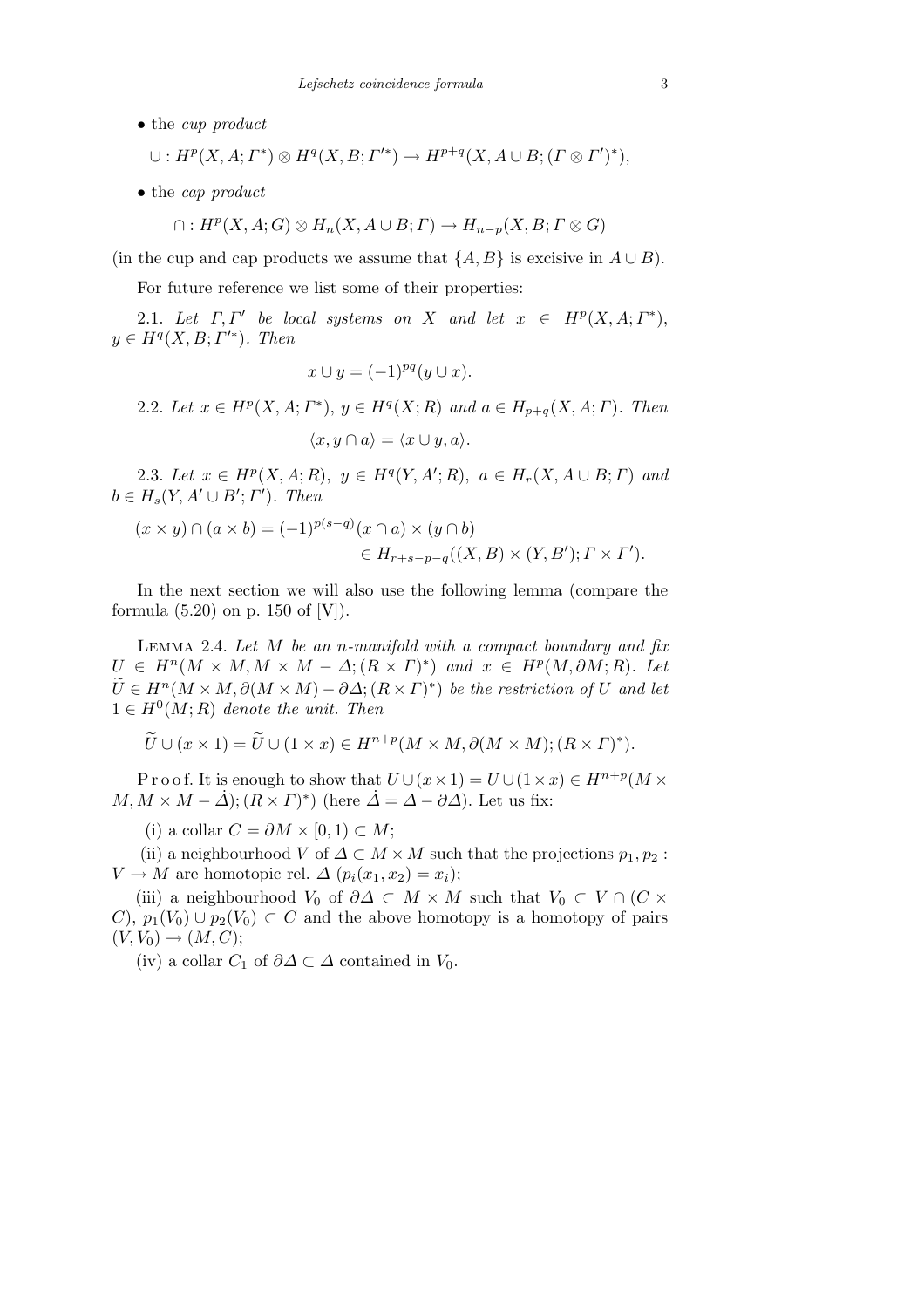Set  $\Delta_1 = \Delta - C_1$ . Consider the commutative diagram

$$
H^{n}(M \times M, M \times M - \Delta) \otimes H^{p}(M \times (M, \partial M)) \longrightarrow H^{n+p}(M \times M, M \times M - \Delta)
$$
\n
$$
\uparrow \cong \qquad \qquad \uparrow \cong
$$
\n
$$
H^{n}(M \times M, M \times M - \Delta) \otimes H^{p}(M \times (M, C)) \longrightarrow H^{n+p}(M \times M, M \times M - \Delta_{1})
$$
\n
$$
\downarrow \cong
$$
\n
$$
H^{n}(V, V - \Delta) \otimes H^{p}(V, V \cap (M \times C)) \longrightarrow H^{n+p}(V, V - \Delta_{1})
$$
\n
$$
\downarrow \qquad \qquad \downarrow
$$
\n
$$
H^{n}(V, V - \Delta) \otimes H^{p}(V, V_{0}) \longrightarrow H^{n+p}(V, V - \Delta_{1})
$$

where the horizontal arrows are cup products, the vertical arrows are induced by the natural inclusions and the coefficients in any line are  $(R \times \Gamma)^* \otimes (R \times R) \to (R \times \Gamma)^*$ . Consider the cup product  $U \cup (1 \times x)$ in the top line. In the bottom line we get  $U_{|V} \cup (1 \times x)_{|V}$  (here we denote by  $U_{|V}$  the image of *U* under the natural homomorphism  $H^n(M \times$  $M, M \times M - \Delta$ ;  $(R \times \Gamma^*)$   $\rightarrow$   $H^n(V, V - \Delta; (R \times \Gamma^*))$  and we identify  $x \in H^p(M, \partial M) = H^p(M, C)$ . Considering the similar diagram for the cup product  $U \cup (x \times 1)$ , in the bottom line we obtain  $U_{|V} \cup (x \times 1)_{|V}$ . But

$$
(1 \times x)_{|V} = (p_2^* x)_{|V} = (p_1^* x)_{|V} = (x \times 1)_{|V} \in H^p(V, V_0)
$$

since  $p_{1|V}, p_{2|V} : (V, V_0) \to (M, C)$  are homotopic. Since the right sides of both diagrams are identical and consist of isomorphisms,

$$
(1 \times x)|_V = (x \times 1)|_V \in H^{n+p}(V, V - \Delta_1)
$$

implies

$$
U \cup (1 \times x) = U \cup (x \times 1) \in H^{n+p}(M \times M, M \times M - \Delta).
$$

**3. Poincaré duality.** In this section we prove the Poincaré Duality Theorem for a pair  $(K, L)$  of compact subspaces of a (non-orientable) manifold, where the Poincaré map goes from Cech cohomology of a pair to homology by taking the cap product with the fundamental class. This is the form of the duality that we need in the proof of the Lefschetz coincidence theorem. The Poincaré Duality Theorem is also proved in [Sp2] (a Poincaré map is defined by slant product and goes from homology to cohomology) and in [W1], [W2] (for any local coefficient system and some pairs of subspaces). In our case we will modify Section VI of [B] for the non-orientable case. Finally, we define the Thom class in the same fashion as in the orientable case and consider the case of a manifold with boundary. Let us point out that the Thom class can also be defined using duality as in [G1].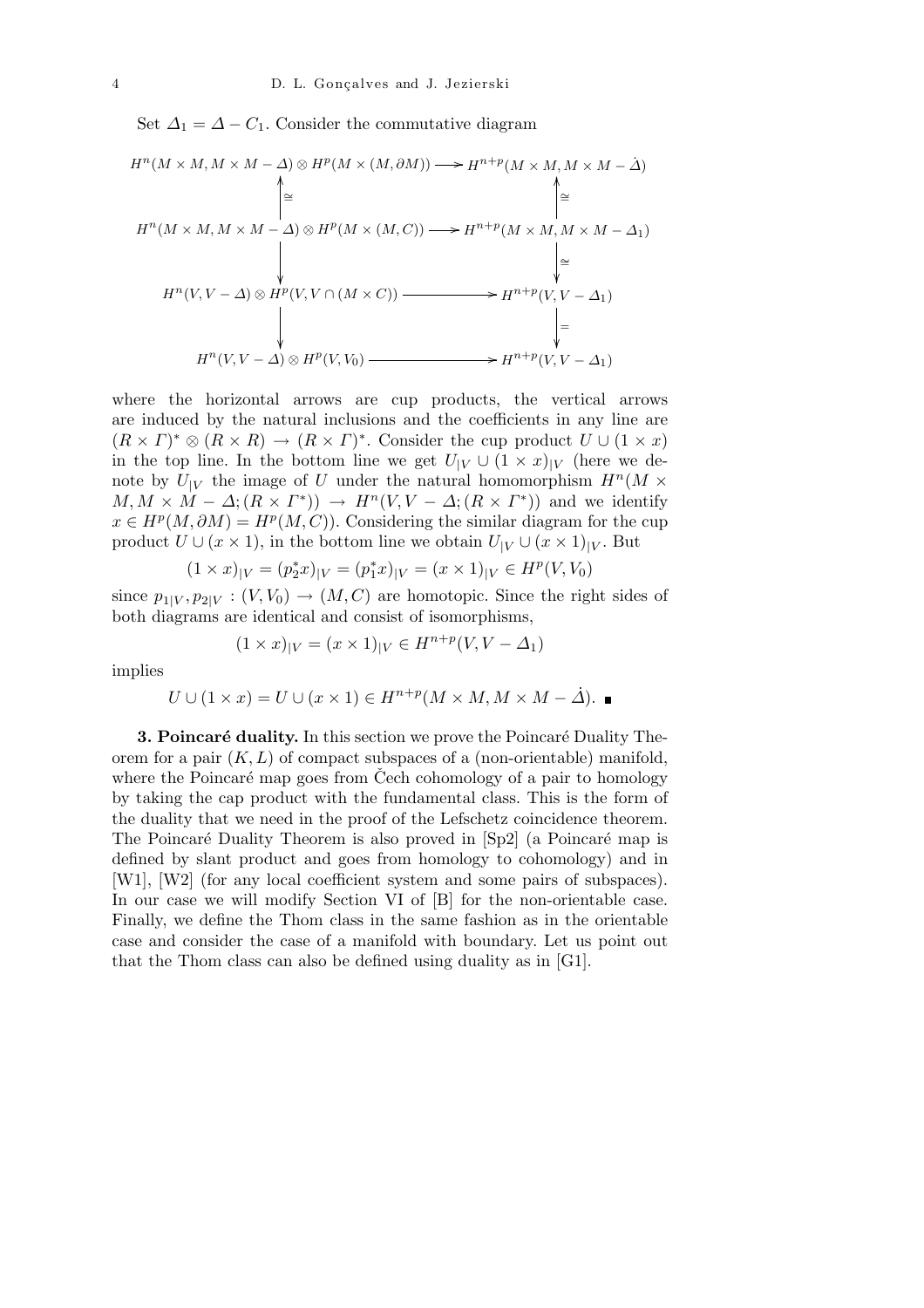Let *M* be a topological *n*-manifold without boundary. In the rest of this paper  $\Gamma_M$  will denote the orientation system on  $M: \Gamma_M(x) = H_n(M,$  $M - x$ ; *R*). Then for any  $x \in M$  the module  $H_n(M, M - x; \Gamma_M)$  has the canonical generator  $z_{M,x}$  corresponding in

$$
H_n(M, M-x; \Gamma_M) = H_n(M, M-x; \mathbb{Z}) \otimes_{\mathbb{Z}} H_n(M, M-x; R)
$$

to  $\gamma \otimes \gamma'$  where  $\gamma$  is a generator of  $H_n(M, M - x; \mathbb{Z}) = \mathbb{Z}$  and  $\gamma'$  is its image in  $H_n(M, M-x; R)$  under the map induced by the unique ring homomorphism  $\mathbb{Z} \to R$ .

LEMMA 3.1 (fundamental class). For any compact set  $A \subset M$  there exists *a* unique element  $z_{M,A} \in H_n(M, M - A; \Gamma_M)$  such that for any  $x \in A$  the *natural homomorphism*  $H_n(M, M - A; \Gamma_M) \to H_n(M, M - x; \Gamma_M)$  sends  $z_{M,A}$  to  $z_{M,x}$ .

P roof. It is enough to check the conditions  $(i)$ –(iii) of the Bootstrap Lemma ([Bd; VI, 7.9]).  $\blacksquare$ 

Now we can follow Chapter VI of [Bd] to reformulate the Poincaré Duality Theorem for the non-orientable case.

For closed subsets  $L \subset K \subset M$  we denote by

$$
\check{H}^p(K,L;G)=\varinjlim\{H^p(U,V;G): (U,V)\supset (K,L),\ U,V \text{ open in }M\}
$$

the Cech cohomology modules. Let  $(K, L) \subset (U, V)$  be as above. Then there is a cap product

$$
\Delta^p(U, V; G) \otimes [(\Delta_n(V; \Gamma) + \Delta_n(U - L; \Gamma))/\Delta_n(U - K; \Gamma)]
$$
  

$$
\stackrel{\cap}{\to} \Delta_{n-p}(U - L, U - K; \Gamma \otimes G)
$$

given by  $f \cap (b+c) = f \cap b + f \cap c = f \cap c$ . But

$$
H_*((\Delta_*(V; \Gamma) + \Delta_*(U - L; \Gamma))/\Delta_*(U - K; \Gamma)) = H_*(U, U - K; \Gamma \otimes G)
$$
  
=  $H_*(M, M - K; \Gamma \otimes G)$ 

since  $\{V, U - L\}$  is an open cover of *U*. Thus we get a cap product

$$
H^p(U, V; G) \otimes H_n(M, M - K; \Gamma_M) \to H_{n-p}(M - L, M - K; \Gamma \otimes G).
$$

Thus capping with  $z_{M,K} \in H_n(M, M - K; \Gamma_M)$  we get a homomorphism

$$
\cap z_{M,K}: H^p(U, V; G) \to H_{n-p}(M-L, M-K; \Gamma \otimes G)
$$

which is compatible with the inclusion of  $(U, V)$ . Finally, in the direct limit we get the duality map

$$
D_{K,L} : \check{H}^p(K, L; G) \to H_{n-p}(M-L, M-K; \Gamma \otimes G).
$$

Theorem 3.2 (Poincar´e duality). *Let M be an n-manifold and let*  $K \supset L$  *be compact subsets of M. Then the cap product map*  $D_{K,L}$  :  $\check{H}^p(K, L; G) \to \hat{H}_{n-p}(M - L, \check{M} - K; \Gamma \otimes G)$  *is an isomorphism.*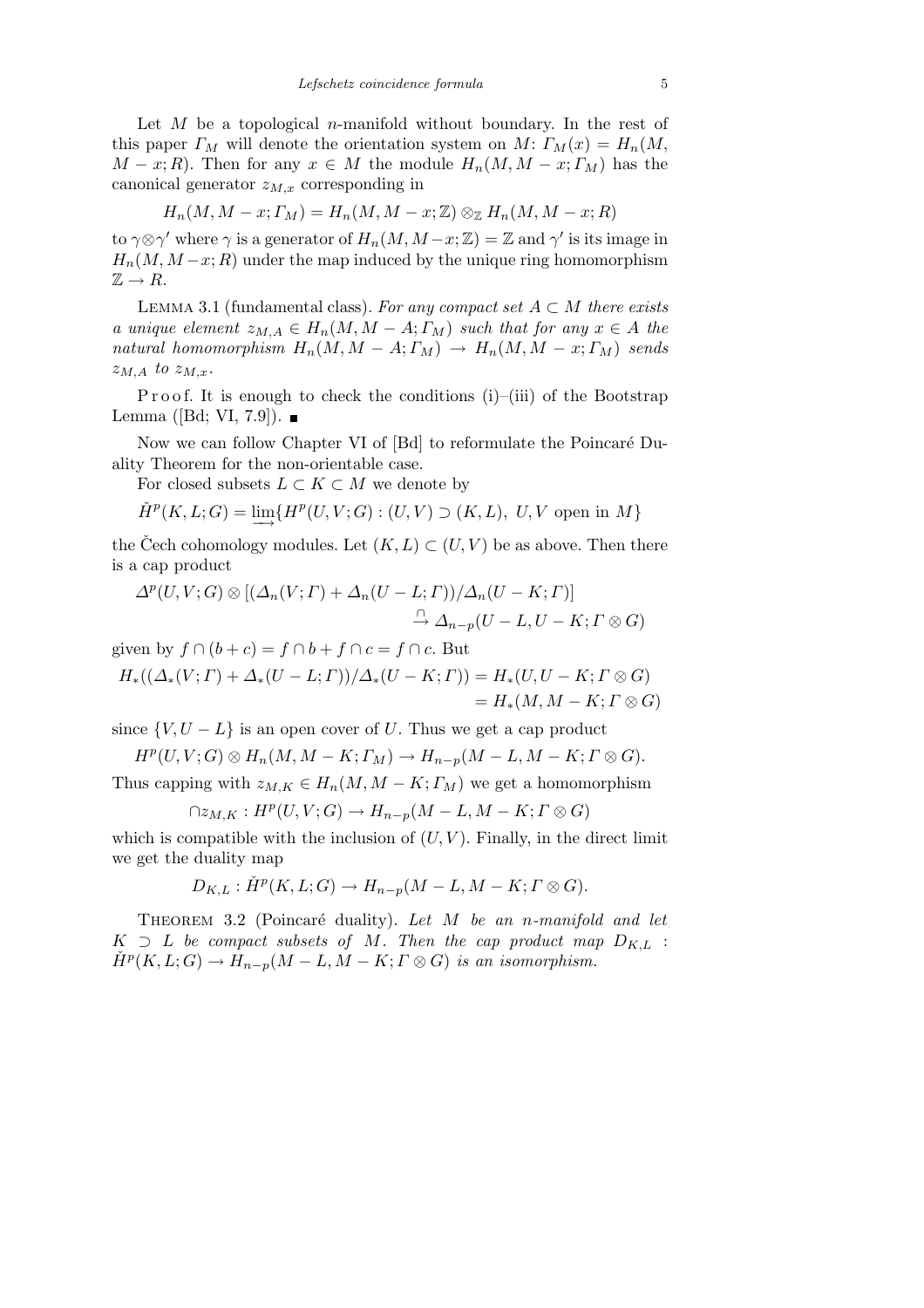P r o o f. Modify Lemmas 8.1, 8.2 and then follow the proof of Theorem 8.3 of Chapter VI in [Bd].  $\blacksquare$ 

Now let *M* be a compact manifold with boundary. We will denote by *Γ<sup>M</sup>* the unique extension of the local system *Γ*int *<sup>M</sup>* onto *M*. Adding an open collar *C* to  $\partial M$  we get a manifold without boundary  $M' = M \cup C$ . Applying Theorem 3.2 to  $M'$  with  $K = M$  and  $L = \emptyset$  we get

Corollary 3.3. *Let M be a compact manifold. Then the cap product*  $\bigcap z_{M,\emptyset} : H^p(M;G) \to H_{n-p}(M',M'-M; \Gamma_{M'} \otimes G) = H_{n-p}(M,\partial M; \Gamma_M \otimes G)$ *is an isomorphism.*

The element  $z_M \in H_n(M, \partial M; \Gamma_M)$  corresponding to  $z_{M, \emptyset} \in H_n(M', \mathcal{M}_M)$  $M' - M$ ;  $\Gamma_M'$ ) (by the excision isomorphism) will be called the *fundamental class* of the manifold *M* with boundary. In the rest of this paper we put  $G = R$ . Then the isomorphism  $H^p(M; R) \to H_{n-p}(M, \partial M; \Gamma_M)$  from Corollary 3.3 will be denoted by  $D_M(x) = x \cap z_M$ .

Lemma 3.4 (Thom class; [Sp2; 4.7]). *Let M be a manifold without boundary.* There exists a unique element  $U_M \in H^n(M \times M, M \times M - \Delta;$  $(R \times \Gamma_M)^*$  whose restriction to any fibre is dual to the fundamental class, *i.e.*  $\langle (j_x)^* U_M, z_{M,x} \rangle = 1$  where  $j_x : (M, M - x) \to (M \times M, M \times M - \Delta)$  is *given by*  $j_x(y) = (x, y)$ .

Let  $\widetilde{U}_M$  denote the image of  $U_M$  under the natural homomorphism  $k^*: H^n(M \times M, M \times M - \Delta; (R \times \Gamma_M)^*) \to H^n(M \times M; (R \times \Gamma_M)^*).$ 

COROLLARY 3.5. If *M is closed then*  $\langle \widetilde{U}_M, 1 \times z_M \rangle = 1$ .

Proof. Consider the commutative diagram

$$
(M, \emptyset) \longrightarrow (M \times M, \emptyset)
$$
  
\n
$$
\downarrow \qquad \qquad \downarrow k
$$
  
\n
$$
(M, M - x) \xrightarrow{k} (M \times M, M \times M - \Delta)
$$

where  $l(y) = j(y) = (x, y), x \in M$  fixed. Now

$$
\langle \widetilde{U}_M, 1 \times z_M \rangle = \langle k^*(U_M), l_*(z_M) \rangle = \langle l^* k^*(\widetilde{U}_M), z_M \rangle = \langle (kl)^*(\widetilde{U}_M), z_M \rangle
$$
  

$$
= \langle (ji)^*(\widetilde{U}_M), z_M \rangle = \langle j^*(\widetilde{U}_M), i_*(z_M) \rangle = \langle j^*(\widetilde{U}_M), z_{M,x} \rangle = 1.
$$

LEMMA 3.6. *The inclusion*  $(M \times M - \partial \Delta, M \times M - \Delta) \subset (M \times M,$  $M \times M - \Delta$  *is a homotopy equivalence.* 

Proof. It is enough to find a deformation  $H : (M \times M, M \times M - \Delta) \times$  $I \rightarrow (M \times M, M \times M - \Delta)$  satisfying  $H_0 =$  identity and  $H_t(M \times M) \subset$  $M \times M - \partial \Delta$ ,  $t \in (0,1]$ . Then  $H_1 : (M \times M, M \times M - \Delta) \subset (M \times M - \partial \Delta)$ ,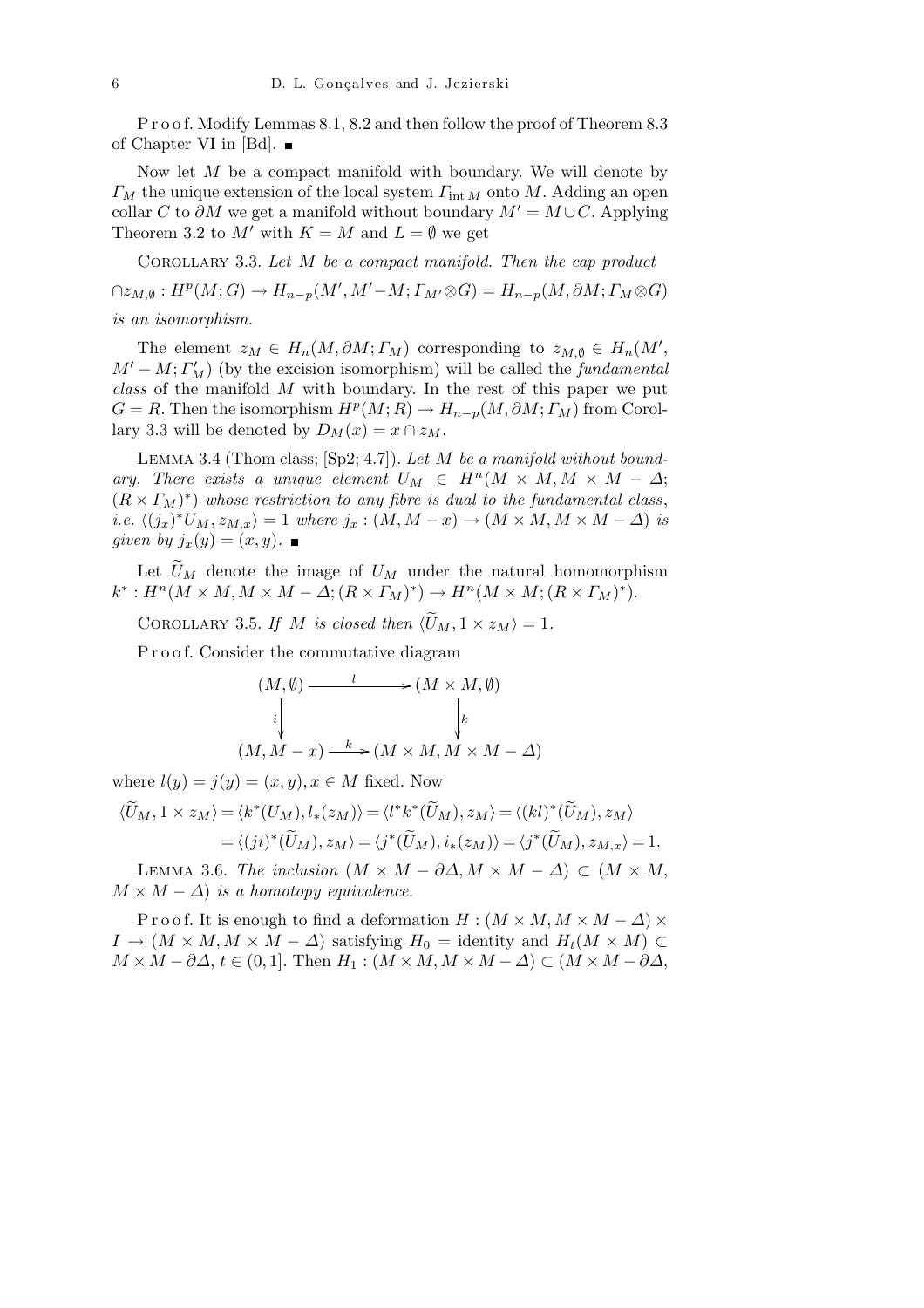$M \times M - \Delta$ ) is a homotopy inverse to our inclusion. First we define a homotopy  $h : \mathbb{R}_+ \times \mathbb{R}_+ \times I \to \mathbb{R}_+ \times \mathbb{R}_+$  by

$$
h(t,s,\tau) = \begin{cases} (t + (1 - t - s)\tau/2, s + (1 - t - s)\tau/2) & \text{for } t + s \le 1, \\ (t,s) & \text{for } t + s \ge 1. \end{cases}
$$

This homotopy shifts  $\mathbb{R}_+ \times \mathbb{R}_+$  into  $\mathbb{R}_+ \times \mathbb{R}_+ - \{(0,0)\}.$  Now we fix a collar  $\partial M \times \mathbb{R}_+$  in the manifold M, identify  $\partial M \times \mathbb{R}_+ \times \partial M \times \mathbb{R}_+ =$  $\partial M \times \partial M \times \mathbb{R}_+ \times \mathbb{R}_+$  and define a deformation of  $\partial M \times \partial M \times \mathbb{R}_+ \times \mathbb{R}_+$ by  $H(x, y, t, s, \tau) = (x, y, h(t, s, \tau) \text{max}(0, 1 - d(x, y)))$ . Since the carrier of this homotopy is locally compact, it extends (by identity) to the desired deformation of  $M \times M$ .

COROLLARY 3.7. *The inclusion* (int  $M \times \text{int } M$ , int  $M \times \text{int } M - \Delta$ ) ⊂  $(M \times M, M \times M - \Delta)$  *induces a* (*co-*) *homology group isomorphism.* 

Proof. The inclusion (int  $M \times \text{int } M$ , int  $M \times \text{int } M - \Delta$ )  $\subset (M \times M)$ *− ∂∆, M × M − ∆*) is excisive and (*M × M − ∂∆, M × M − ∆*) *⊂* (*M × M,*  $M \times M - \Delta$ ) is a homotopy equivalence (Lemma 3.6). ■

Thus we get a commutative diagram of isomorphisms

$$
H^{n}(M \times M, M \times M - \Delta; (R \times \Gamma_M)^{*})
$$

 $H^n(M \times \text{int } M, M \times \text{int } M - \Delta; (R \times \Gamma_M)^*)$   $H^n(\text{int } M \times M, \text{int } M \times M - \Delta; (R \times \Gamma_M)^*)$  $Q_{\text{QCD}}$ 

$$
H^{n}(\operatorname{int} M \times \operatorname{int} M, \operatorname{int} M \times \operatorname{int} M - \Delta; (R \times \Gamma_M)^{*})
$$

(the upper arrows are induced by excision maps) and denote by



the elements corresponding to the Thom class  $U_{int M} \in H^n(int M \times int M,$  $\text{int } M \times \text{int } M - \Delta$ ;  $(R \times \Gamma_M)^*$ ) (Lemma 3.4). Let  $\widetilde{U}'_M$ ,  $\widetilde{U}''_M$ ,  $\widetilde{U}'_M$  denote the restrictions of these classes to  $H^n(\text{int } M \times (M, \partial M))$ ,  $H^n((M, \partial M) \times \text{int } M)$ ,  $H^n((M \times M), \partial(M \times M) - \partial \Delta)$  respectively.

Lemma 3.8. *We have*

$$
\langle \widetilde{U}'_M,\overline{1}\times z_M\rangle=1
$$

 $(here\ \overline{1}\in H_0(\text{int}\ M;R)$  *is the unit, and*  $z_M\in H_n(M,\partial M; \Gamma_M)$  *is the fundamental class*)*.*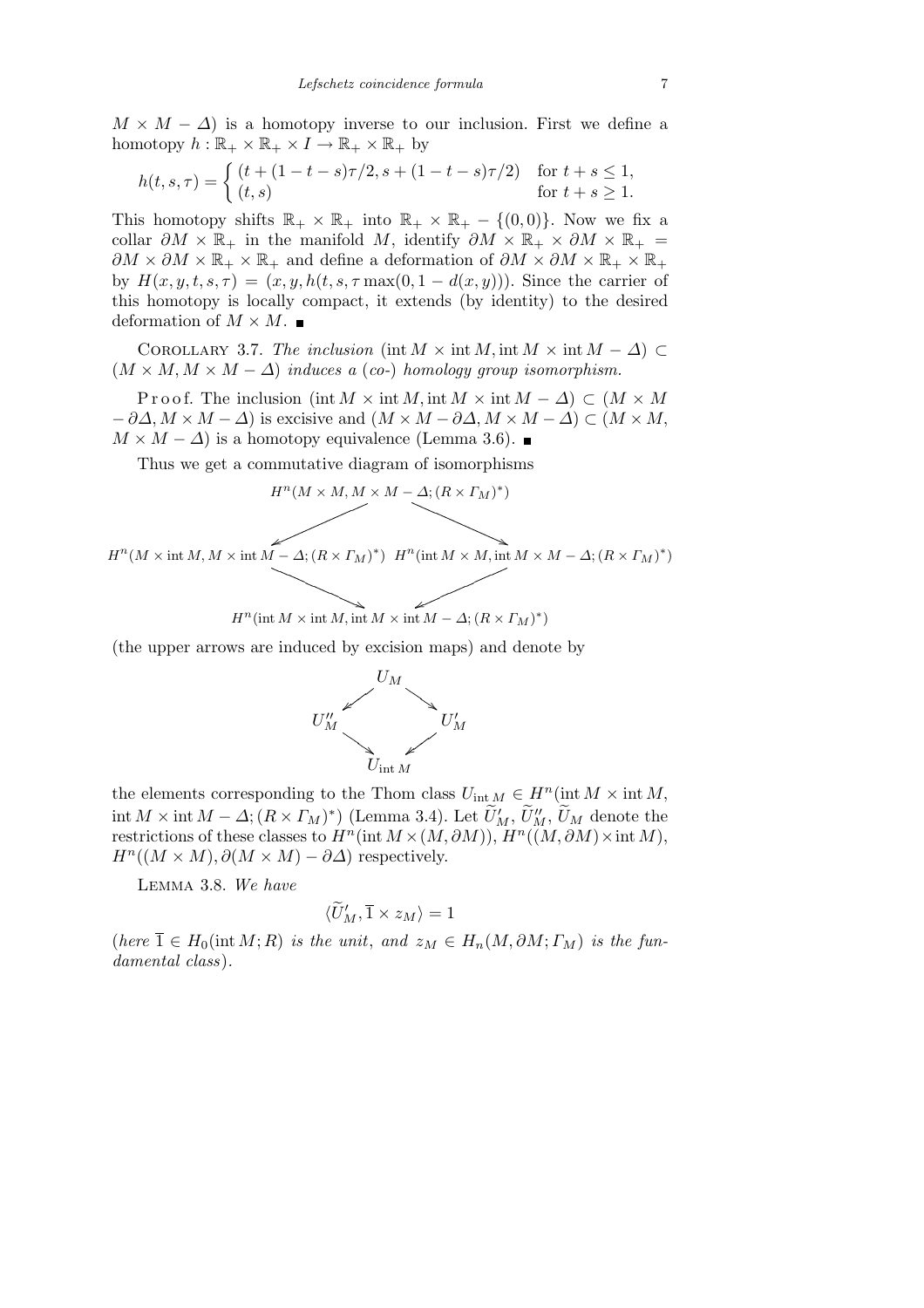Proof. Consider the commutative diagram

$$
(M, \partial M) \xrightarrow{l} (\text{int } M \times M, \text{int } M \times \partial M)
$$
  
\n
$$
\downarrow \qquad \qquad \downarrow k
$$
  
\n
$$
(M, M - x) \xrightarrow{j} (\text{int } M \times M, \text{int } M \times M - \Delta)
$$

where  $l(y) = j(y) = (x, y), x \in \text{int } M$  fixed. Now

$$
\langle \widetilde{U}'_M, \overline{1} \times z_M \rangle = \langle k^*(U'_M), l_*(z_M) \rangle = \langle U'_M, k_*l_*(z_M) \rangle = \langle U'_M, j_*i_*(z_M) \rangle
$$
  
=  $\langle j^*(U'_M), z_{M,x} \rangle = \langle j^*(U'_{\text{int }M}), z_{\text{int }M,x} \rangle = 1,$ 

where the last equality follows from Lemma 3.4.  $\blacksquare$ 

We will use the following notation: for  $a \in H_*M$  and  $x \in H^*M$  we denote the corresponding elements by  $\overline{a} \in H_*(\text{int } M)$  and  $\overline{x} \in H^*(\text{int } M)$ .

LEMMA 3.9. Let *M* be a compact *n*-manifold. Then for any  $x \in H^p(M; R)$  $and \ a \in H_p(M; R),$ 

$$
\langle \widetilde{U}'_M, \overline{a} \times (x \cap z_M) \rangle = (-1)^{pn} \langle x, a \rangle.
$$

Proof. We have

$$
\langle \widetilde{U}'_M, \overline{a} \times (x \cap z_M) \rangle = \langle \widetilde{U}'_M, (\overline{1} \cap \overline{a}) \times (x \cap z_M) \rangle \tag{2.3}
$$

$$
= \langle \widetilde{U}'_M, (\overline{1} \times x) \cap (\overline{a} \times z_M) \rangle \tag{2.2}
$$

$$
= \langle \widetilde{U}_{int M} \cup (\overline{1} \times \overline{x}), \overline{a} \times z_M \rangle \qquad (2.4)
$$

$$
= \langle \widetilde{U}_{int M} \cup (\overline{x} \times \overline{1}), \overline{a} \times z_M \rangle
$$

$$
= \langle \widetilde{U}'_M \cup (\overline{x} \times 1), \overline{a} \times z_M \rangle \tag{2.2}
$$

$$
= \langle \widetilde{U}'_M, (\overline{x} \times 1) \cap (\overline{a} \times z_M) \rangle \tag{2.3}
$$

$$
= (-1)^{pn} \langle \widetilde{U}'_M, (\overline{x} \cap \overline{a}) \times (1 \cap z_M) \rangle
$$
  
\n
$$
= (-1)^{pn} \langle \overline{x}, \overline{a} \rangle \langle \widetilde{U}'_M, \overline{1} \times z_M \rangle
$$
 (3.8)  
\n
$$
= (-1)^{pn} \langle \overline{x}, \overline{a} \rangle = (-1)^{pn} \langle x, a \rangle.
$$

LEMMA 3.10. Let *M* be a compact *n*-manifold. Then for any  $x \in H^p(M,$  $\partial M$ ; *R*) *and*  $a \in H_p(M, \partial M; R)$ ,

$$
\langle \widetilde{U}'_M, a \times (x \cap z_M) \rangle = (-1)^{pn} \langle x, a \rangle,
$$

*where*  $x \cap z_M$  *is regarded as an element of*  $H_{n-p}(\text{int } M; \Gamma_M) = H_{n-p}(M; \Gamma_M)$ .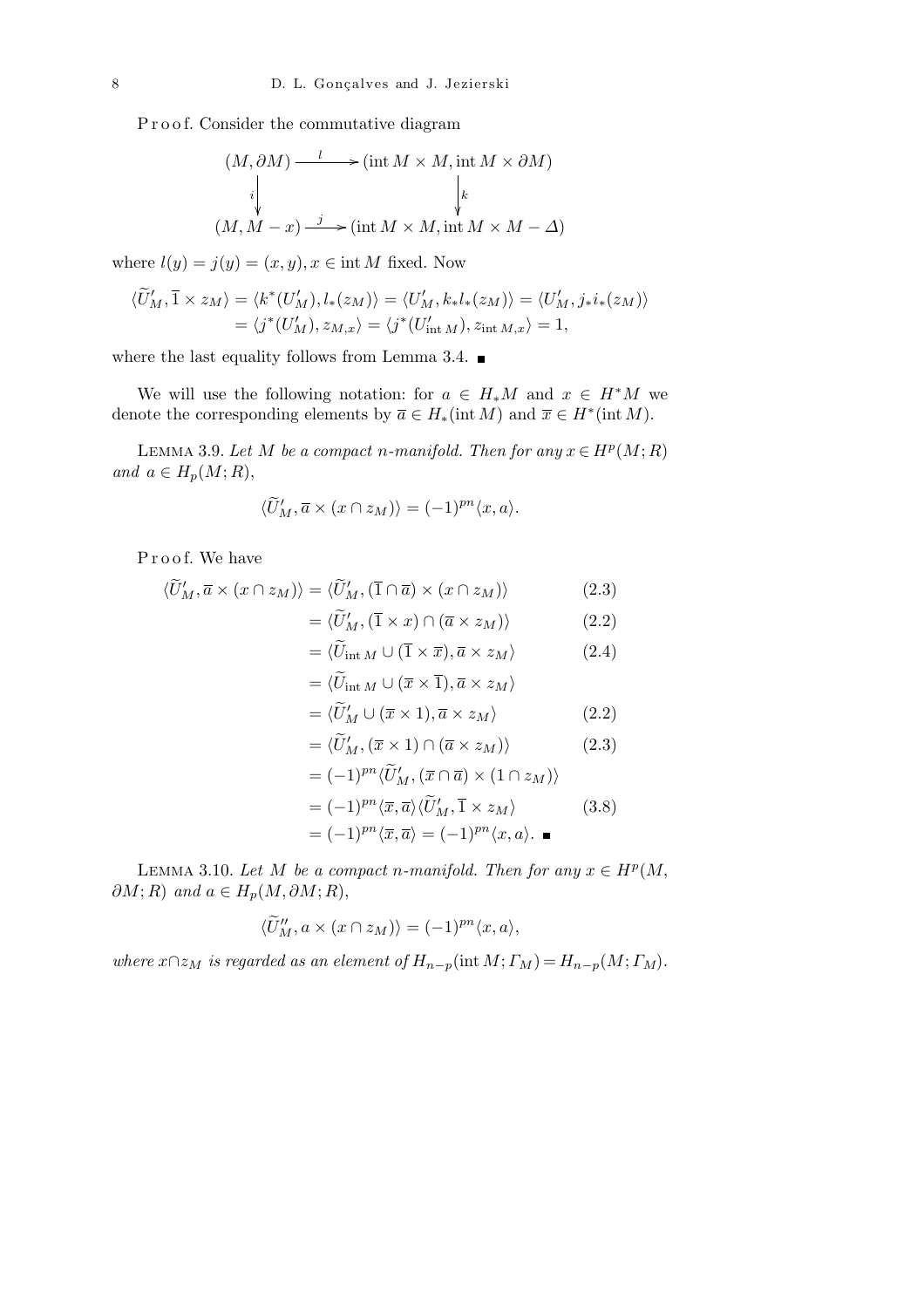Proof. We have

$$
\langle \widetilde{U}'_M, a \times (x \cap z_M) \rangle = \langle \widetilde{U}'_M, (1 \cap a) \times (x \cap z_M) \rangle
$$
  
=  $\langle \widetilde{U}'_M, (1 \times x) \cap (a \times z_M) \rangle$  (2.3)

$$
= \langle \widetilde{U}_M, (1 \times x) \cap (a \times z_M) \rangle \tag{2.2}
$$

$$
= \langle \widetilde{U}_M \cup (1 \times x), a \times z_M \rangle \tag{2.4}
$$

$$
= \langle \widetilde{U}_M \cup (x \times 1), a \times z_M \rangle \tag{2.2}
$$

$$
= \langle \widetilde{U}_M, (x \times 1) \cap (a \times z_M) \rangle \tag{2.3}
$$

$$
= (-1)^{pn} \langle U_M, (x \cap a) \times (1 \cap z_M) \rangle
$$
  
= (-1)^{pn} \langle x, a \rangle \langle \widetilde{U}'\_M, \overline{1} \times z\_M \rangle \qquad (3.8)  
= (-1)^{pn} \langle x, a \rangle.

A map  $q: M \to N$  between two *n*-manifolds M, N is called *orientation true* if each  $\alpha \in \pi_1 M$  preserves a local orientation of M iff  $q\alpha \in \pi_1 N$  preserves a local orientation of  $N$  (see [O]). Notice that then any isomorphism of *R*-modules  $\phi_x : \Gamma_M(x) \to \Gamma_N(gx)$  (for fixed *x*) admits a unique extension to a morphism of local systems  $\phi: \Gamma_M \to \Gamma_N$  covering *g*. For  $R = \mathbb{Z}$  (the integers) there are exactly two such morphisms. In the next sections we will associate with each orientation true map  $g$  a morphism  $\phi$  obtained from one of the above two morphisms induced by the unique ring homomorphism  $\mathbb{Z} \to R$ .

**4. The Lefschetz Theorem.** In this section we give two extensions of the coincidence index and Lefschetz number onto pairs of maps *f, g* :  $(M, \partial M) \rightarrow (N, \partial N)$  where *M, N* are compact *n*-manifolds and *q* is orientation true. They generalize the classical cases: *M*, *N* closed oriented [V] and oriented [BS]. In the first approach we assume  $q(\partial M) \subset \partial N$  and we drop a similar assumption on *f*. Then we assume  $f(\partial M) \subset \partial N$ . The indices thus obtained may be different as the following simple example illustrates. Let  $f, g : (D^n, S^{n-1}) \to (D^n, S^{n-1})$  be maps of degree  $k, l$  respectively. If we require that only *g* preserves  $S^{n-1}$  then *f* is homotopic to the constant map and we obtain the index  $(-1)^n l$ . If we change the roles of f and g the index obtained equals *k*. We will show that in general the difference between these two indices is equal to the index of the restrictions  $f_1, g_1 : \partial M \to \partial N$ . In particular, these two indices are equal if *M* is closed.

First let us focus on the first generalization. We consider  $f, g: M \to N$ where *g* is orientation true and  $g(\partial M) \subset \partial N$ . Since *f* is homotopic to a map into int  $N$  and any two such deformations are homotopic in int  $N$ , we may assume that  $f(M) \subset \text{int } N$ .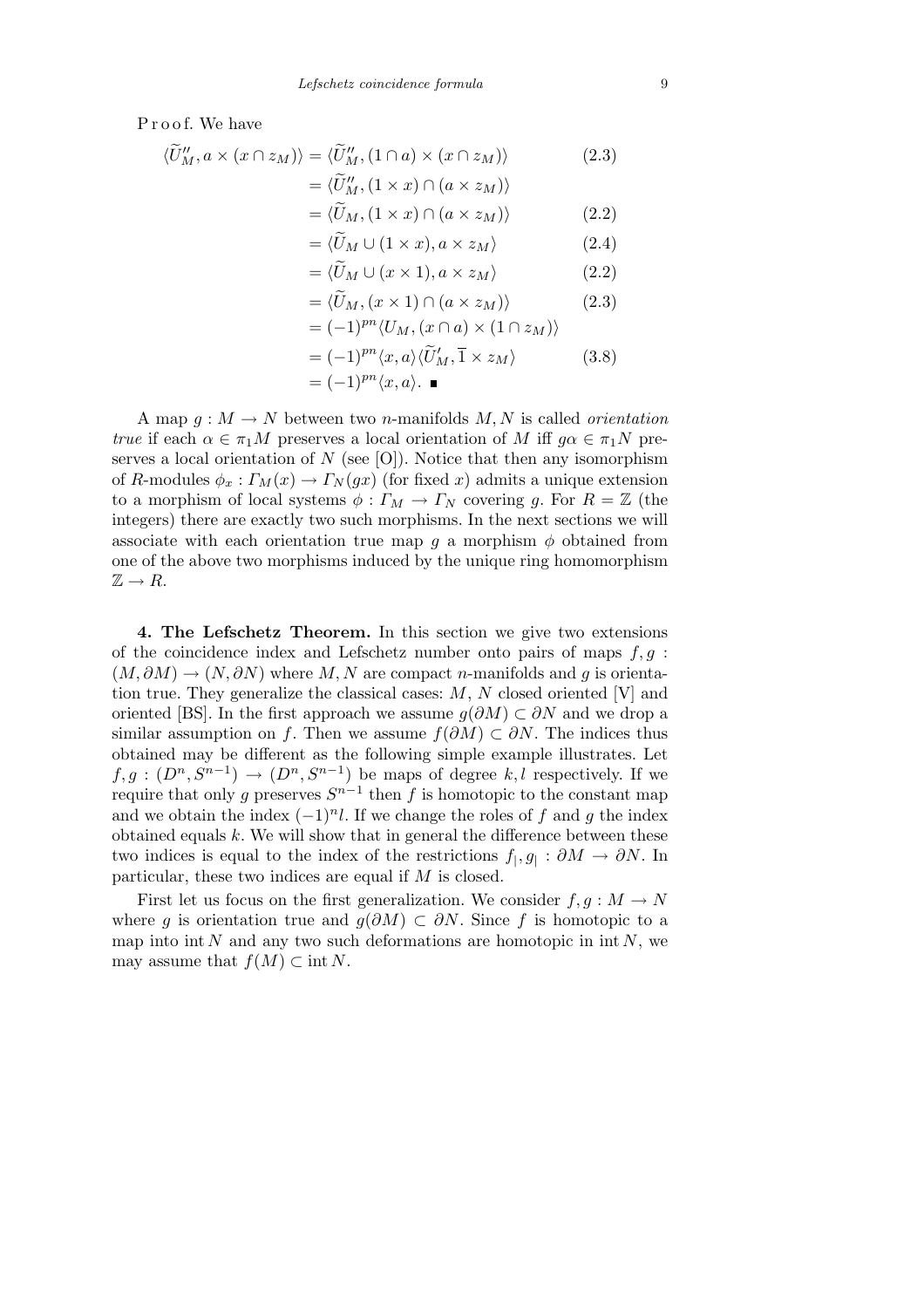We define the index of the pair  $f, g$  as the image of the fundamental class  $z_M \in H_n(M, \partial M; \Gamma_M)$  under the sequence of homomorphisms

$$
H_n(M, \partial M; \Gamma_M) \stackrel{d'_*}{\to} H_n(M \times (M, \partial M); R \times \Gamma_M)
$$
  

$$
\stackrel{(f \times g)_*}{\longrightarrow} H_n(\text{int } N \times (N, \partial N); R \times \Gamma_N) \stackrel{\langle \tilde{U}'_N, \cdot \rangle}{\longrightarrow} R
$$

and set ind<sup>'</sup>(f, g) =  $\langle \tilde{U}'_N, (f \times g)_* d'_*(z_M) \rangle$ . This is an invariant with respect to homotopies  $f_t, g_t$  satisfying  $g_t(\partial M) \subset \partial N$ . Moreover, ind<sup>'</sup>(f, g)  $f(x) = g(x)$  for an  $x \in M$ . Its sign depends on the choice of a morphism of local systems compatible with *g*.

We are going to define a suitable Lefschetz number. Consider the homomorphisms

$$
H^{q}(N;R) \xrightarrow{f^*} H^{q}(M;R) \xrightarrow{D_M} H_{n-q}(M,\partial M; \Gamma_M)
$$
  

$$
\xrightarrow{g_*} H_{n-q}(N,\partial N; \Gamma_N) \xrightarrow{D_{N}^{-1}} H^{q}(N;R)
$$

and define  $\theta'_q = D_N^{-1} g_* D_M f^*$   $(q = 0, ..., n)$ .

From now on we assume that *R* is a field. We define the *Lefschetz number* of the pair *f, g* by

$$
L'(f,g) = \sum_{q=0}^{n} (-1)^q \operatorname{tr} \theta'_q
$$

where the right side denotes the alternating sum of the traces of the endomorphisms  $\theta_q$  of the finite-dimensional vector spaces  $H^p(N;R)$ .

We are going to prove

THEOREM 4.1 (normalization). Let  $f, g: M \to N$  be a pair of maps be*tween compact n-manifolds with g orientation true and*  $g(\partial M) \subset \partial N$ *. Then* 

$$
L'(f,g) = \text{ind}'(f,g).
$$

In the proof we will follow [V] (Chapter 6).

Notice that in the definition of  $L'(f, g)$  we may consider the sequences

$$
H^{q}(\text{int }N; R) \stackrel{f^{*}}{\rightarrow} H^{q}(M; R) \stackrel{D_{M}}{\rightarrow} H_{n-q}(M, \partial M; \Gamma_{M})
$$

$$
\stackrel{g_{*}}{\rightarrow} H_{n-q}(N, \partial N; \Gamma_{N}) \stackrel{D_{N}^{-1}}{\rightarrow} H^{q}(\text{int }N; R)
$$

since we may assume that  $f(M) \subset \text{int } N$ .

First we fix homogeneous bases of linear spaces over *R*:

 $a_i \in H_*(N;R), \ \ a_i' \in H_*(N,\partial N; \Gamma_N), \ \ x_i \in H^*(N;R), \ \ x_i' \in H^*(N,\partial N; \Gamma_N^*)$ such that:

- the bases  $\{a_i\}$ ,  $\{x_i\}$  are dual via the Kronecker index,
- the bases  $\{a'_i\}$ ,  $\{x'_i\}$  are dual via the Kronecker index, and
- $D_N(x_i) = a'_i$ .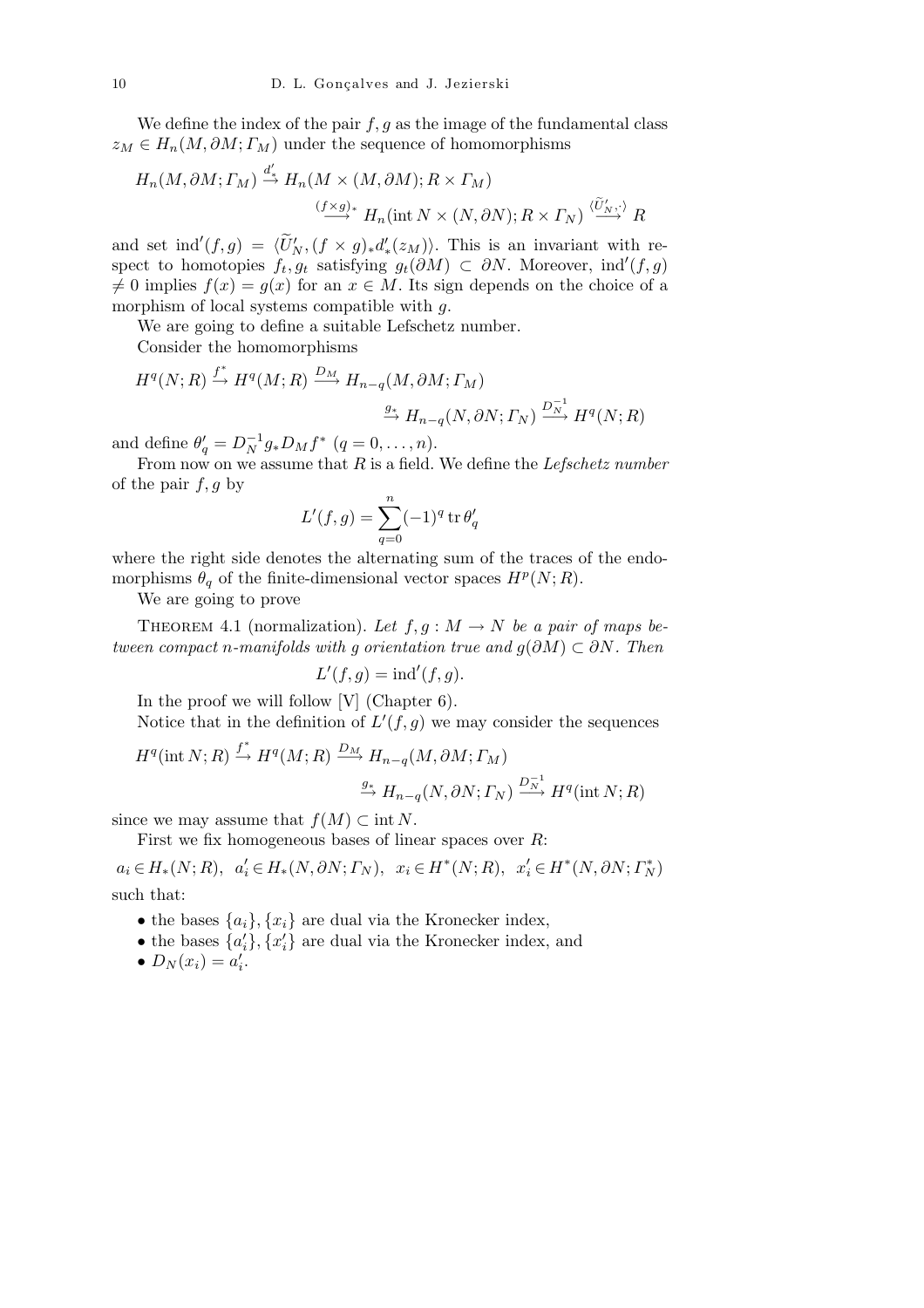Similarly we fix bases

$$
b_i \in H_*(M; R), \ b'_i \in H_*(M, \partial M; \Gamma_M), \ y_i \in H^*(M; R), \ y'_i \in H^*(M, \partial M; \Gamma_M^*)
$$
  
(here  $D_M(y_i) = b'_i$ ). Suppose that the homomorphisms

$$
f^*: H^*(\mathrm{int}\,N;R)\to H^*(M;R),\quad g^*: H^*(N,\partial N; \Gamma_N^*)\to H^*(M,\partial M; \Gamma_M^*)
$$

are given by  $f^*(x_j) = \sum_k \gamma_{jk} y_k$  and  $g^*(x'_j) = \sum_i \beta_{ji} y'_i$ . Then the dual homomorphisms

$$
f_*: H_*(M; R) \to H_*(\text{int }N; R), \quad g_*: H_*(M, \partial M; \Gamma_M) \to H_*(N, \partial M; \Gamma_N)
$$

are given by  $f_*(b_i) = \sum_k \gamma_{ki} a_k$  and  $g_*(b'_i) = \sum_j \beta_{ji} a'_j$ .

Lemma 4.2 (cf. [V; 6.10]). *For fixed p the following equality holds in*  $H_n(\text{int } N \times (N, \partial N); R \times \Gamma_N)$ :

$$
\sum_i a_i \times g_* D_M f^*(\overline{x}_i) = \sum_j (f \times g)_*(b_j \times b'_j)
$$

*where i* runs over the set  $I_p = \{i : \dim a_i = p\}$  and *j* runs over the set  $J_p = \{j : \dim b_j = p\}.$ 

P r o o f. It is enough to prove the similar equality

$$
\sum_{i} a_i \times g_* D_M f^*(x_i) = \sum_{j} (f \times g)_*(b_j \times b'_j) \quad \text{in } H_n(N \times (N, \partial N); R \times \Gamma_N),
$$

where *f* is considered as a map into *N*.

Consider  $g_* D_M f^*(x_i) \in H_{n-p}(N, \partial N; \Gamma_N)$ . Since

$$
\langle x'_j, g_* D_M f^*(x_i) \rangle = \langle g^*(x'_j), D_M f^*(x_i) \rangle = \Big\langle \sum_k \beta_{jk} y'_k, \sum_l \gamma_{il} b'_l \Big\rangle
$$

$$
= \sum_{k,l} \beta_{jk} \gamma_{il} \langle y'_k, b'_l \rangle = \sum_k \beta_{jk} \gamma_{ik},
$$

we get

$$
g_* D_M f^*(x_i) = \sum_{j,k} \beta_{jk} \gamma_{ik} a'_j.
$$

Now

$$
\sum_{i} a_i \times g_* D_M f^*(x_i) = \sum_{i} \left( a_i \times \left( \sum_{j,k} \beta_{jk} \gamma_{ik} a'_j \right) \right) = \sum_{i,j,k} \beta_{jk} \gamma_{ik} (a_i \times a'_j).
$$

On the other hand,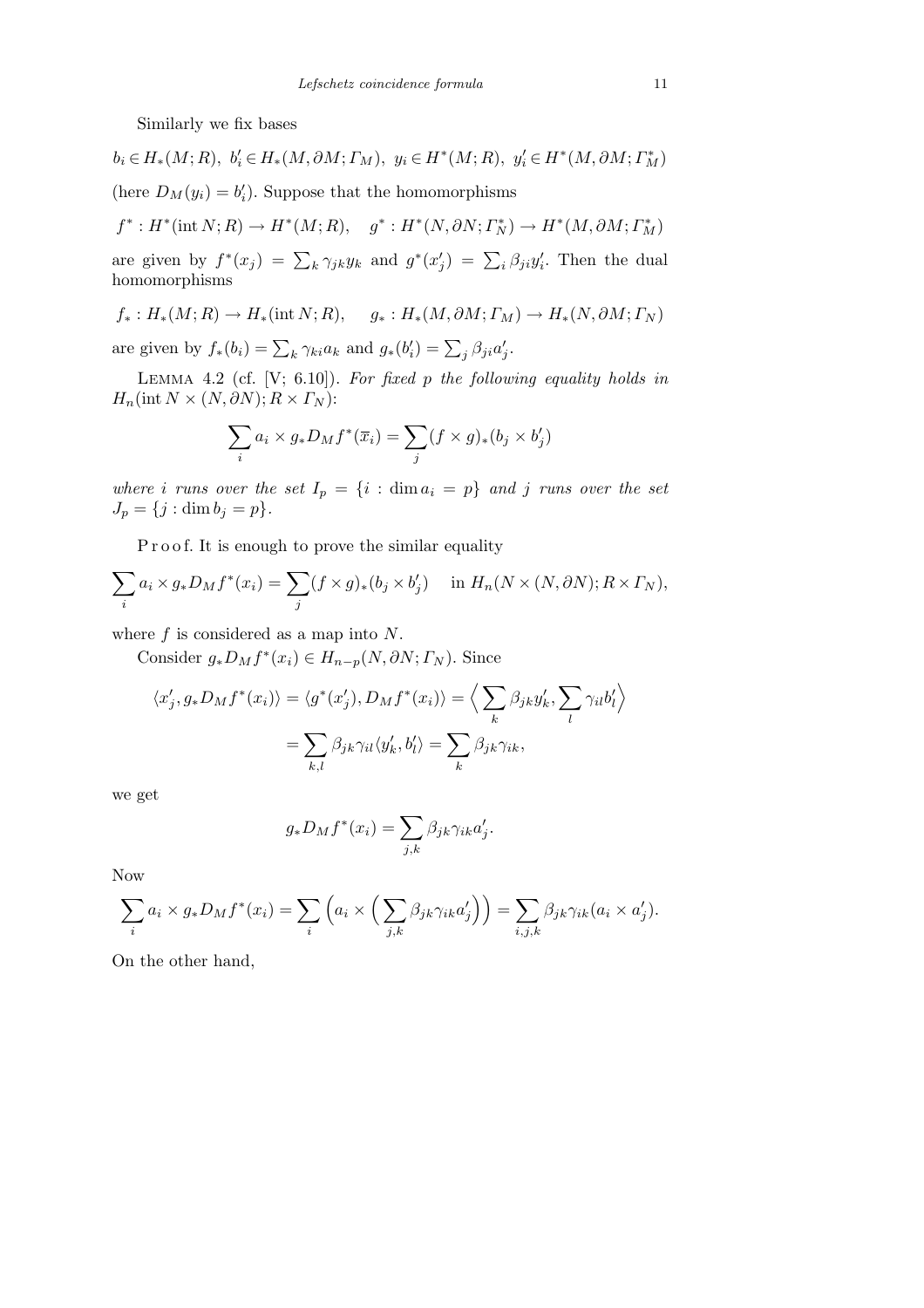12 D. L. Gonçalves and J. Jezierski

$$
\sum_{j} (f \times g)_*(b_j \times b'_j) = \sum_{j} f_*(b_j) \times g_*(b'_j)
$$
  
= 
$$
\sum_{j} \left( \left( \sum_{i} \gamma_{ij} a_i \right) \times \left( \sum_{s} \beta_{sj} a'_s \right) \right)
$$
  
= 
$$
\sum_{j,i,s} \gamma_{ij} \beta_{sj} (a_i \times a'_s)),
$$

which implies our lemma.  $\blacksquare$ 

Lemma 4.3 (cf. [V; 6.11]). *Under the above notations*,

$$
d'_{*}(z_M) = \sum_{j \in J} (-1)^{|b_j| \cdot |b'_j|} b_j \times b'_j
$$

*where*  $|b|$  *denotes the dimension of*  $b \in H_*(M; R)$  *and*  $J =$ S *Jp.*

 ${\bf P} \, {\bf r} \, {\bf o} \, {\bf o} \, {\bf f}.$  We rewrite the proof of (6.11) in [V]:

$$
\langle y_k \times y'_l, d'_*(z_M) \rangle = \langle y_k \cup y'_l, z_M \rangle = (-1)^{|y_k| \cdot |y'_l|} \langle y'_l \cup y_k, z_M \rangle
$$
  

$$
= (-1)^{|y_k| \cdot |y'_l|} \langle y'_l, y_k \cap z_M \rangle = (-1)^{|b_k| \cdot |b'_l|} \langle y'_l, b'_k \rangle
$$
  

$$
= (-1)^{|b_k| \cdot |b'_l|} \delta_{kl} = (-1)^{|b_k| \cdot |b'_k|} \delta_{kl}.
$$

Proof of Theorem 4.1. Fix  $r = 0, \ldots, n$ . Then

$$
\operatorname{tr}\theta'_{r} = \sum_{i\in I_{r}} \langle \theta'_{r}(\overline{x}_{i}), \overline{a}_{i} \rangle
$$
  
\n
$$
= \sum_{i\in I_{r}} \langle D_{N}^{-1}g_{*}D_{M}f^{*}(\overline{x}_{i}), \overline{a}_{i} \rangle
$$
(3.9)  
\n
$$
= \sum_{i\in I_{r}} (-1)^{nr} \langle \widetilde{U}'_{N}, \overline{a}_{i} \times g_{*}D_{M}f^{*}(\overline{x}_{i}) \rangle
$$
(4.2)  
\n
$$
= \sum_{j\in I_{r}} (-1)^{nr} \langle \widetilde{U}'_{N}, (f \times g)_{*}(b_{j} \times b'_{j}) \rangle.
$$

Now

$$
L(f,g) = \sum_{r=0}^{n} (-1)^r \operatorname{tr} \theta'_r \qquad \text{(by the above equality)}
$$
  
= 
$$
\sum_{r=0}^{n} (-1)^r \sum_{j \in I_r} (-1)^{nr} \langle \widetilde{U}'_N, (f \times g)_*(b_j \times b'_j) \rangle
$$
  
(since  $nr + r \equiv |b_j| \cdot |b'_j| \pmod{2}$  for  $j \in J_r$ )  
= 
$$
\langle \widetilde{U}'_N, (f \times g)_* \Big( \sum_{j \in J} (-1)^{|b_j| \cdot |b'_j|} b_j \times b'_j \Big) \rangle \qquad (4.3)
$$
  
= 
$$
\langle \widetilde{U}'_N, (f \times g)_*(d'_*(z_M)) \rangle = \operatorname{ind}'(f, g). \blacksquare
$$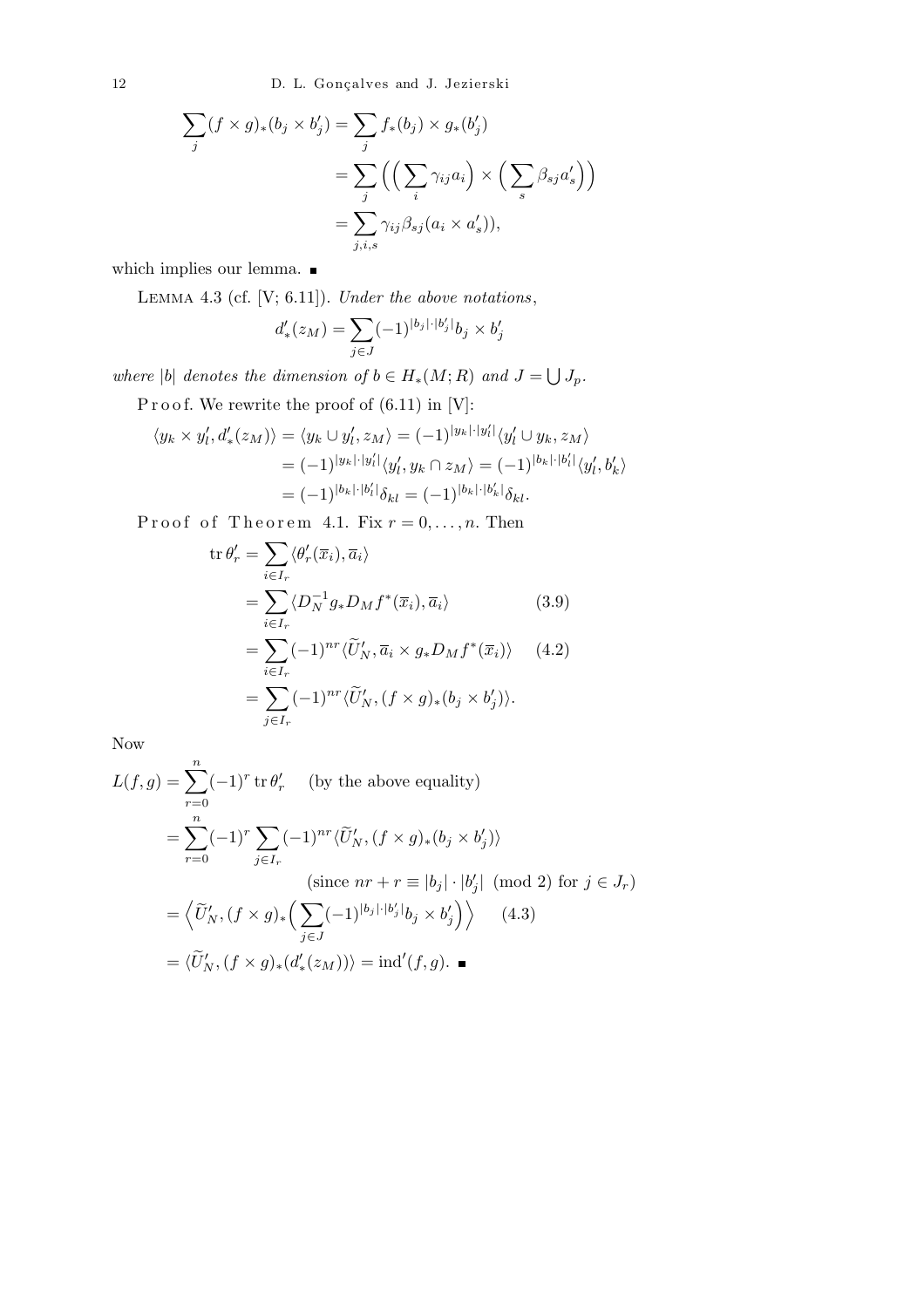COROLLARY 4.4. If  $f, g : M \rightarrow N$  where g is orientation true and *g*( $\partial M$ ) ⊂  $\partial N$  *then*  $L'(f, g) \neq 0$  *implies that f and g have a coincidence.* 

Now we are going to define an alternative index and Lefschetz number. We consider a pair  $f, g : M \to N$  where  $f(\partial M) \subset \partial N$  and g is orientation true. The definitions will be similar to the previous ones but the symmetry is not full  $(q$  is orientation true in both cases) hence we will sketch the proof of the second version of the Lefschetz theorem.

Consider a pair  $f, g: M \to N$  where  $f(\partial M) \subset \partial N$  and g is orientation true. We define the coincidence index of this pair as the image of the fundamental class  $z_M \in H_n(M, \partial M; \Gamma_M)$  under the sequence of homomorphisms

$$
H_n(M, \partial M; \Gamma_M) \xrightarrow{d''_*} H_n((M, \partial M) \times \text{int } M; R \times \Gamma_M)
$$
  

$$
\xrightarrow{(f \times g)^*} H_n((N, \partial N) \times \text{int } N; R \times \Gamma_N) \xrightarrow{\langle \widetilde{U}'_N, \cdot \rangle} R
$$

and set ind<sup>''</sup>(f, g) =  $\langle \widetilde{U}_N''$ ,  $(f \times g)_* d''_*(z_M)$ ). This is an invariant with respect to homotopies  $f_t, g_t$  satisfying  $f_t(\partial M) \subset \partial N$ . Moreover, ind<sup>''</sup> $(f, g) \neq 0$ implies  $f(x) = g(x)$  for an  $x \in M$ .

Now we define the corresponding Lefschetz number. We consider the homomorphisms

$$
H^{q}(N,\partial N;R) \xrightarrow{f^*} H^{q}(M,\partial M;R) \xrightarrow{D_M} H_{n-q}(M; \Gamma_M)
$$

$$
\xrightarrow{g_*} H_{n-q}(N; \Gamma_N) \xrightarrow{D_N^{-1}} H^{q}(N,\partial N;R)
$$

and set  $\theta''_q = D_N^{-1} g_* D_M f^*$   $(q = 0, \ldots, n)$ .

We define the second Lefschetz number as

$$
L''(f,g) = \sum_{q=0}^{n} (-1)^q \operatorname{tr} \theta''_q.
$$

THEOREM 4.5 (normalization). Let  $f, g : M \rightarrow N$  be a pair of maps *between compact n-manifolds with g orientation true and*  $f(\partial M) \subset \partial N$ *. Then*

$$
L''(f,g) = \text{ind}''(f,g).
$$

Notice that in the definition of  $L''(f,g)$  we may consider the sequences

$$
H^{q}(N, \partial N; R) \xrightarrow{f^{*}} H^{q}(M, \partial M; R) \xrightarrow{D_{M}} H_{n-q}(\text{int } M; \Gamma_{M})
$$
  

$$
\xrightarrow{g_{*}} H_{n-q}(\text{int } N; \Gamma_{N}) \xrightarrow{D_{N}^{-1}} H^{q}(N, \partial N; R)
$$

since we may assume that  $g(M) \subset \text{int } N$ .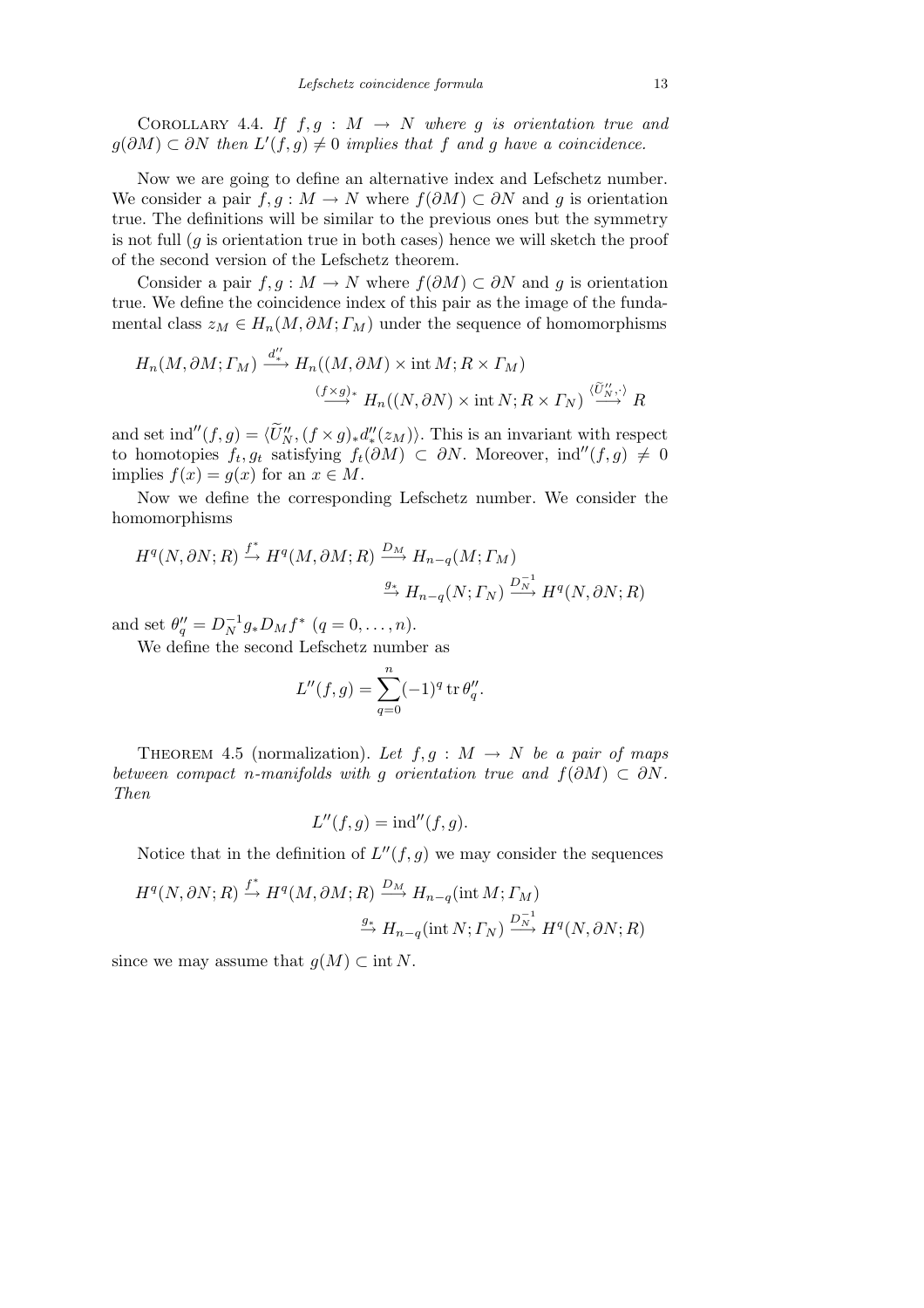First we fix homogeneous bases of linear spaces over *R*:

 $a_i \in H_*(N, \partial N; R), \ a_i' \in H_*(N; \Gamma_N), \ x_i \in H^*(N, \partial N; R), \ x_i' \in H^*(N; \Gamma_N^*)$ 

such that:

- the bases  $\{a_i\}$ ,  $\{x_i\}$  are Kronecker dual,
- the bases  $\{a'_i\}$ ,  $\{x'_i\}$  are Kronecker dual, and
- $D_N(x_i) = a'_i$ .

Similarly we fix bases

 $b_i \in H_*(M, \partial M; R), \ b_i' \in H_*(M; \Gamma_M), \ y_i \in H^*(M, \partial M; R), \ y_i' \in H^*(M; \Gamma_M^*)$ (here  $D_M(y_i) = b'_i$ ).

Suppose that the homomorphisms

 $f^*: H^*(N, \partial N; R) \to H^*(M, \partial M; R), \quad g^*: H^*(N; \Gamma_N^*) \to H^*(M; \Gamma_M^*)$ are given by  $f^*(x_j) = \sum_k \gamma_{jk} y_k$  and  $g^*(x'_j) = \sum_i \beta_{ji} y'_i$ . Then the dual

homomorphisms

$$
f_*: H_*(M, \partial M; R) \to H_*(N, \partial N; R), \quad g_*: H_*(M; \Gamma_M) \to H_*(N; \Gamma_N)
$$

are given by  $f_*(b_i) = \sum_k \gamma_{ki} a_k$  and  $g_*(b'_i) = \sum_j \beta_{ji} a'_j$ .

Lemma 4.6 (cf. [V; 6.10]). *For fixed p the following equality holds in*  $H_n((N, \partial N) \times N; R \times \Gamma_N)$ :

$$
\sum_{i} a_i \times g_* D_M f^*(x_i) = \sum_{j} (f \times g)_*(b_j \times b'_j)
$$

*where i* runs over the set  $I_p = \{i : \dim a_i = p\}$  and *j* runs over the set  $J_p = \{j : \dim b_j = p\}.$ 

LEMMA 4.7 (cf. [V; 6.11]). *Under the above notations*,  $d'_{*}(z_M)$  =  $\overline{ }$  $_{j\in J}(-1)^{|b_j|\cdot |b'_j|}b_j\times b'_j$  where |b| denotes the dimension of  $b\in H_*(M;R)$ .

Proof of Theorem 4.5. Fix  $r = 0, \ldots, n$ . Then

$$
\operatorname{tr}\theta''_r = \sum_{i\in I_r} \langle \theta''_r(x_i), a_i \rangle
$$
  
\n
$$
= \sum_{i\in I_r} \langle D_N^{-1} g_* D_M f^*(x_i), a_i \rangle \qquad (3.10)
$$
  
\n
$$
= \sum_{i\in I_r} (-1)^{nr} \langle \widetilde{U}_N'', a_i \times g_* D_M f^*(x_i) \rangle \quad (4.6)
$$
  
\n
$$
= \sum_{j\in J_r} (-1)^{nr} \langle \widetilde{U}_N'', (f \times g)_*(b_j \times b'_j) \rangle.
$$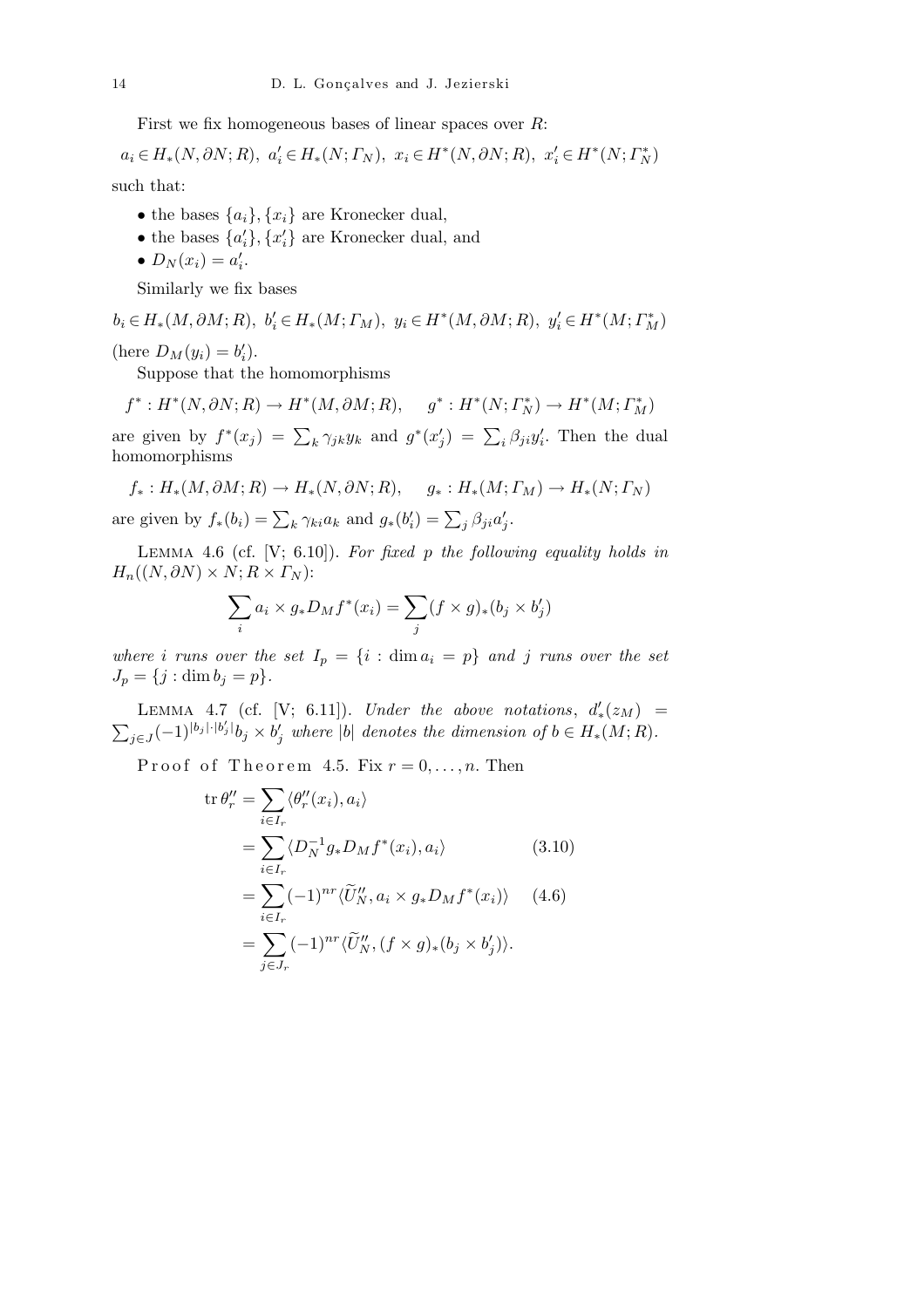Now

$$
L''(f,g) = \sum_{r=0}^{n} (-1)^r \operatorname{tr} \theta_r'' \quad \text{(by the above equality)}
$$
  
= 
$$
\sum_{r=0}^{n} (-1)^r \sum_{j \in J_r} (-1)^{nr} \langle \widetilde{U}_N'', (f \times g)_*(b_j \times b_j') \rangle
$$
  
(since  $nr + r \equiv |b_j| \cdot |b_j'| \pmod{2}$  for  $j \in J_r$ )  
= 
$$
\langle \widetilde{U}_N'', (f \times g)_* \Big( \sum_{j \in J} (-1)^{|b_j| \cdot |b_j'|} b_j \times b_j' \Big) \rangle \qquad (4.7)
$$
  
= 
$$
\langle \widetilde{U}_N'', (f \times g)_*(d''_*(z_M)) \rangle = \operatorname{ind}''(f, g) \rangle.
$$

COROLLARY 4.8. If  $f, g : M \rightarrow N$  where g is orientation true and *f*( $\partial M$ ) ⊂  $\partial N$  *then*  $L''(f, g) \neq 0$  *implies that f, g have a coincidence.* 

Now we are going to show a theorem connecting the above two Lefschetz numbers. We notice (cf. [Bd; VI.9.1]) that the image of the fundamental class  $z_M \in H_n(M, \partial M; \Gamma_M)$  under the connecting homomorphism of the pair  $(M, \partial M)$  is the fundamental class of the boundary:  $\partial_*(z_M) = z_{\partial M} \in$  $H_{n-1}(\partial M; \Gamma_M)$ .

THEOREM 4.9. *Let*  $f, g : (M, \partial M) \rightarrow (N, \partial N)$ , *g* orientation true. Then  $L'(f,g) - L''(f,g) = L(\partial f, \partial g).$ 

Proof. Consider the commutative (up to sign) diagram

$$
\begin{CD} \longrightarrow H^{q-1}(\partial N; R) \longrightarrow H^{q}(N, \partial N; R) \longrightarrow H^{q}(N; R) \longrightarrow H^{q}(\partial N; R) \\ f^* \downarrow \qquad & f^* \downarrow \qquad & f^* \downarrow \qquad & f^* \downarrow \qquad & f^* \downarrow \qquad & f^* \downarrow \qquad & f^* \downarrow \qquad & f^* \downarrow \qquad & f^* \downarrow \qquad & f^* \downarrow \qquad & f^* \downarrow \qquad & f^* \downarrow \qquad & f^* \downarrow \qquad & f^* \downarrow \qquad & f^* \downarrow \qquad & f^* \downarrow \qquad & f^* \downarrow \qquad & f^* \downarrow \qquad & f^* \downarrow \qquad & f^* \downarrow \qquad & f^* \downarrow \qquad & f^* \downarrow \qquad & f^* \downarrow \qquad & f^* \downarrow \qquad & f^* \downarrow \qquad & f^* \downarrow \qquad & f^* \downarrow \qquad & f^* \downarrow \qquad & f^* \downarrow \qquad & f^* \downarrow \qquad & f^* \downarrow \qquad & f^* \downarrow \qquad & f^* \downarrow \qquad & f^* \downarrow \qquad & f^* \downarrow \qquad & f^* \downarrow \qquad & f^* \downarrow \qquad & f^* \downarrow \qquad & f^* \downarrow \qquad & f^* \downarrow \qquad & f^* \downarrow \qquad & f^* \downarrow \qquad & f^* \downarrow \qquad & f^* \downarrow \qquad & f^* \downarrow \qquad & f^* \downarrow \qquad & f^* \downarrow \qquad & f^* \downarrow \qquad & f^* \downarrow \qquad & f^* \downarrow \qquad & f^* \downarrow \qquad & f^* \downarrow \qquad & f^* \downarrow \qquad & f^* \downarrow \qquad & f^* \downarrow \qquad & f^* \downarrow \qquad & f^* \downarrow \qquad & f^* \downarrow \qquad & f^* \downarrow \qquad & f^* \downarrow \qquad & f^* \downarrow \qquad & f^* \downarrow \qquad & f^* \downarrow \qquad & f^* \downarrow \qquad & f^* \downarrow \qquad & f^* \downarrow \qquad & f^* \downarrow \qquad & f^* \downarrow \qquad & f^* \downarrow \qquad & f^* \downarrow \qquad & f^* \
$$

Composing the vertical arrows we get a self-map of the long exact sequence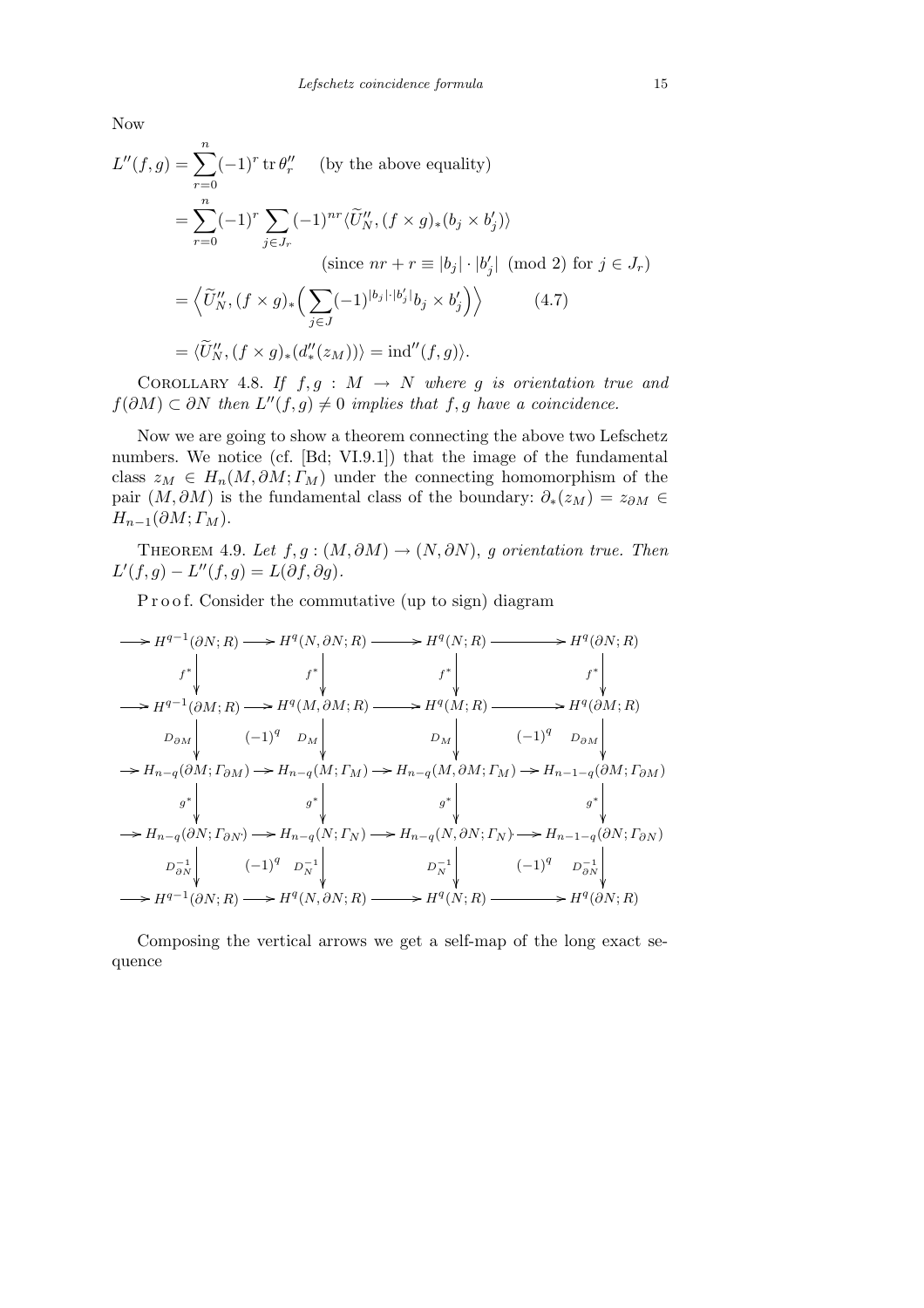$$
\longrightarrow H^{q-1}(\partial N; R) \longrightarrow H^q(N, \partial N; R) \longrightarrow H^q(N; R) \longrightarrow H^q(\partial N; R) \longrightarrow
$$
  

$$
\xrightarrow{\theta_{q-1}^{\partial}} \begin{bmatrix} \theta_q^{\prime\prime} & \theta_q^{\prime} \\ \theta_q^{\prime\prime} & \theta_q^{\prime} \\ \theta_q^{\prime\prime} & \theta_q^{\prime\prime} \\ \theta_q^{\prime\prime} & \theta_q^{\prime\prime} \end{bmatrix} \longrightarrow H^{q-1}(\partial N; R) \longrightarrow H^q(N, \partial N; R) \longrightarrow
$$

which implies  $\sum_{q=0}^{\infty} (-1)^q [\text{tr } \theta_q'' - \text{tr } \theta_q' + \text{tr } \theta_q^{\partial}] = 0$ , hence

$$
\sum_{q=0}^{\infty} (-1)^q \operatorname{tr} \theta_q'' - \sum_{q=0}^{\infty} (-1)^q \operatorname{tr} \theta_q' + \sum_{q=0}^{\infty} (-1)^q \operatorname{tr} \theta_q^{\partial} = 0
$$

and finally

$$
L''(f,g) - L'(f,g) + L(\partial f, \partial g) = 0.
$$

The Lefschetz coincidence number for manifolds with boundary in the oriented case was introduced in [M]. Notice that  $\Lambda(f,g)$  defined in that paper is equal to our  $(-1)^n L''(g, f)$ .

The above theorem implies that in the closed case both Lefschetz numbers  $L'(f,g)$  and  $L''(f,g)$  are equal and it would be natural to expect that in this case this number satisfies  $L(f,g) = (-1)^n L(g,f)$  (as in the oriented case). We will show that this equality is true if  $g$  is the identity map. However, we will give examples showing that it is not true in general.

DEFINITION 4.10. Let  $f : M \to M$  be an orientation true map between closed *n*-manifolds. We define the *degree* of *f* as the natural number  $k$  satisfying  $f_*(z_M) = k \cdot z_N$ .

We denote it by  $deg(f)$ . The sign of this number depends on the choice of a morphism of the local systems. However, in the case of coverings there is a natural morphism.

LEMMA 4.11. *If*  $p : \widetilde{M} \to M$  *is a k-fold covering then* deg(*p*) = *k*.

P r o o f. Consider the commutative diagram

$$
H_n(\widetilde{M}; \Gamma_{\widetilde{M}}) \longrightarrow H_n(\widetilde{M}, \widetilde{M} - p^{-1}(x); \Gamma_{\widetilde{M}}) = \bigoplus H_n(\widetilde{U}_{\alpha}, \widetilde{U}_{\alpha} - \widetilde{x}_{\alpha}; \Gamma_{\widetilde{M}})
$$
\n
$$
\downarrow \qquad \qquad \downarrow
$$
\n
$$
H_n(M; \Gamma_M) \longrightarrow H_n(M, M - x; \Gamma_M) = H_n(U, U - x; \Gamma_U)
$$

and notice that each fundamental class  $z_{\alpha} \in H_n(\widetilde{U}_{\alpha}, \widetilde{U}_{\alpha} - \widetilde{x}_{\alpha}; \Gamma_{\widetilde{M}})$  is sent by the rightmost vertical arrow to  $z_{U,x}$ .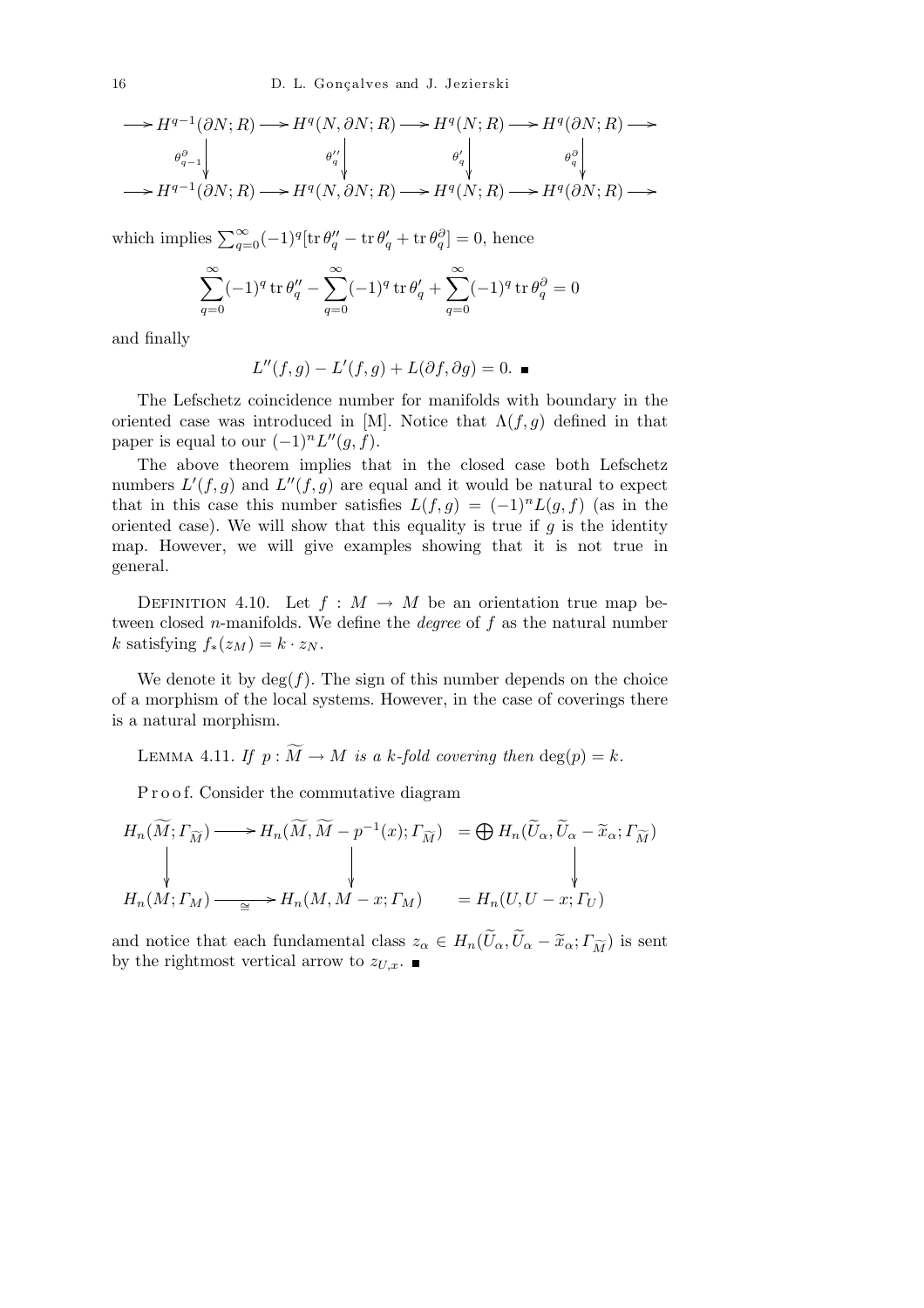COROLLARY 4.12. *If*  $p_M : \widetilde{M} \to M$  and  $p_N : \widetilde{N} \to N$  are *k*-fold cover*ings and the diagram*

$$
H_n(\widetilde{M}; \Gamma_{\widetilde{M}}) \xrightarrow{\widetilde{f}_*} H_n(\widetilde{N}; \Gamma_{\widetilde{N}})
$$
\n
$$
\downarrow p_{M*} \downarrow \qquad p_{N*} \downarrow \downarrow
$$
\n
$$
H_n(M; \Gamma_M) \xrightarrow{f} H_n(N; \Gamma_N)
$$

*commutes then*  $\deg(f) = \deg(\widetilde{f})$ *.* 

Proof. Indeed,

$$
k \cdot \deg(f) = \deg(p_M) \cdot \deg(f) = \deg(f p_M) = \deg(p_N \widetilde{f})
$$

$$
= \deg(p_N) \cdot \deg(\widetilde{f}) = k \cdot \deg(\widetilde{f}).
$$

EXAMPLE 4.13. Let  $\tilde{f}_k$  :  $S^2 \to S^2$  be an odd map  $(\tilde{f}_k(-x) = -\tilde{f}_k(x))$ of degree  $k$  ( $k$  must then be an odd number). This map induces a map  $f_k : \mathbb{R}P^2 \to \mathbb{R}P^2$ . By the above corollary  $\deg(f_k) = \deg(\widetilde{f}_k) = k$ . On the other hand,  $f_k$  induces an isomorphism of fundamental groups and hence is orientation true. Let us fix two odd integers *k, l* and compute the Lefschetz number  $L(f_k, f_l)$  (with rational coefficients  $R = \mathbb{Q}$ ). Since  $\mathbb{R}P^2$  is  $\mathbb{Q}$ -acyclic, only the sequence

$$
H^0(\mathbb{R}P^2;\mathbb{Q}) \stackrel{f^*_{\mathbb{R}}}{\to} H^0(\mathbb{R}P^2;\mathbb{Q}) \to H_2(\mathbb{R}P^2;\Gamma) \stackrel{f^*_{\mathbb{L}}}{\to} H_2(\mathbb{R}P^2;\Gamma) \to H^0(\mathbb{R}P^2;\mathbb{Q})
$$

may have a non-zero contribution to  $L(f_k, f_l)$ . Thus  $L(f_k, f_l) = \deg(f_l) = l$ . But on the other hand,  $L(f_l, f_k) = \deg(f_k) = k$ .

EXAMPLE 4.14. The following example shows that  $L(f, g) \neq 0$  does not imply  $L(g, f) \neq 0$ . Let  $p, c: S^2 \to \mathbb{R}P^2$  where p is the projection and c is a constant map. It is easy to see that  $L(p, c) = 0$  but  $L(c, p) = 2$ .

Despite the above examples, we do have the following positive result:

PROPOSITION 4.15. Let  $f : M \to M$  be an orientation true map of a *closed n-manifold. Then*  $L(\text{id}, f) = (-1)^n L(f, \text{id})$ .

Proof. Let us denote by  $(f_q, R)$ ,  $(f^q, R)$ ,  $(f_q, \Gamma_M)$  the self-homomorphisms induced by *f* on  $H_q(M; R)$ ,  $H^q(M; R)$  and  $H_q(M; \Gamma_M)$  respectively. Then certainly  $tr(f^q, R) = tr(f_q, R)$ .

By the definition given at the beginning of this section,

$$
L(f, id) = \sum_{q=0}^{\infty} (-1)^q \operatorname{tr}(f^q, R), \quad L(id, f) = \sum_{q=0}^{\infty} (-1)^q \operatorname{tr}(f_{n-q}, \Gamma_M).
$$

Since  $(-1)^q = (-1)^n (-1)^{n-q}$ , it remains to show that  $\sum_{q=0}^{\infty} (-1)^q \text{tr}(f_q, R)$  $=\sum_{q=0}^{\infty}(-1)^{q}$  tr(*f*<sub>q</sub>*, ΓM*).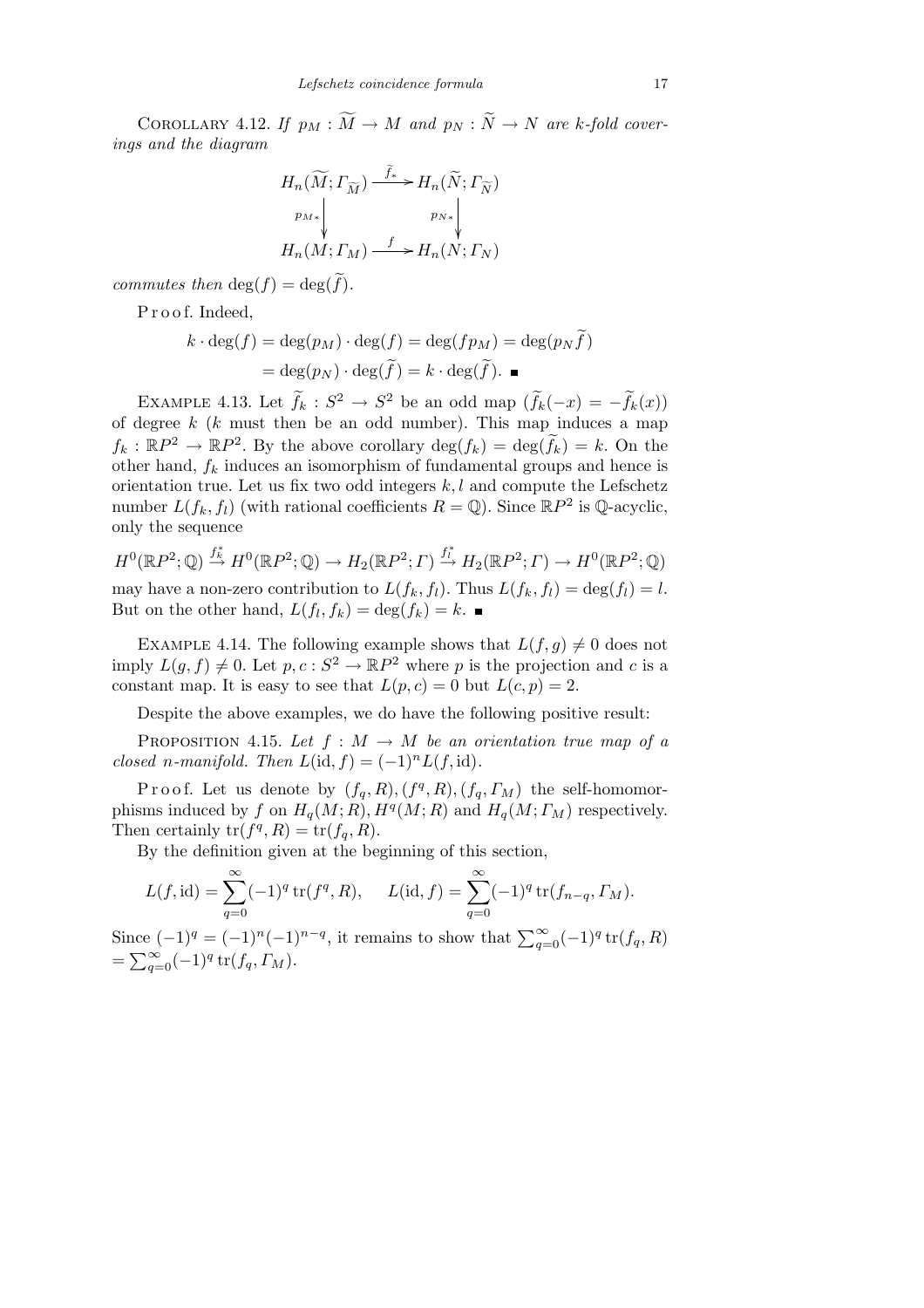Let *K* be a cell structure of *M*. Recall that  $H_*(M; \Gamma)$  ( $\Gamma = R$  or  $\Gamma_M$ ) may be obtained from the chain complex  $(C_i, \partial_i)$  where  $C_i = H_i(K^i, K^{i-1}; \Gamma)$ with suitable boundary operators *∂<sup>i</sup>* [Wh]. These boundary operators may be different in the two cases considered but certainly, by excision,  $H_i(K^i, K^{i-1}; \Gamma)$  does not depend on *Γ*. Let  $f_i: C_i \to C_i$  be the induced maps at the chain level. Now we recall that the Lefschetz number of a chain map and of the induced homology map are equal. Thus  $\sum_{i=0}^{\infty} (-1)^i \text{tr}(f_i) = \sum_{i=0}^{\infty} (-1)^i \text{tr}(f_i, \Gamma)$ . Since the left hand side of this equality does not depend on the boundary operator, the right hand sides are equal in the two cases:  $\Gamma = R$  and  $\Gamma = \Gamma_M$ , giving the desired equality.

Remarks. 1) More explicit computations of  $L(f, g)$  have been done for maps *f*, *g* between compact surfaces with *g* orientation true in [GO]. These computations rely basically on Lemma 4.3 or more precisely on its dual which is Proposition 2.3 of [G1].

2) It is no surprise that the numbers  $L(f, g)$  and  $L(g, f)$  may be different. Notice that in our definition of  $L(f, g)$  the homology homomorphism induced by the map  $(f, g)$  has values in the group  $H_n(M \times M; R \times \Gamma_M)$ where the coefficients are not symmetric in the two coordinates. In fact,  $L(f, g)$  and  $L(g, f)$  are related to two different geometric situations. More specifically, the Lefschetz coincidence number is the sum of the indices of all coincidence points (we may assume that their number is finite). To compute these indices, we first fix a local orientation at a coincidence base point *x*<sup>0</sup> ∈ *M* and a local orientation at  $y_0 = f(x_0) = g(x_0)$  ∈ *N* (compare the definition of semi-index in the next section). Let  $x_1$  be another coincidence point. We join these two points with a path  $\gamma$  and we translate the local orientation from  $x_0$  to  $x_1$  along  $\gamma$ . To get the contribution of the coincidence point  $x_1$  to  $L(f, g)$  and  $L(g, f)$  we translate the local orientation from  $y_0$ to  $y_1 = f(x_1) = g(x_1)$  along the path  $g(\gamma)$  or  $f(\gamma)$  respectively. If  $x_0$  and *x*<sup>1</sup> do not belong to the same Nielsen class then these paths may not be homotopic and may give different local orientations.

**5. Coincidence index and semi-index.** In this section we will define a local coincidence index for a pair of maps  $f, g : M \to N$  where  $M, N$  are (possibly non-compact) *n*-manifolds without boundary, the coincidence set is compact, and the map *g* is orientation true. We will also consider homotopies  $F, G: M \times I \to N$  with  $\Phi(F, G) = \{(x, t) \in M \times I : F(x, t) = G(x, t)\}$ compact. We will call them *Φ*-*compact pairs of maps* and *Φ*-*compact pairs of homotopies* respectively. For any clopen subset  $C \subset \Phi(f, g)$  we will define the coincidence index generalizing the index from the previous section (for *M*, *N* closed,  $C = \Phi(f, g)$ ). We will show that for any Nielsen class the absolute value of this index equals the coincidence semi-index from [DJ], [Je].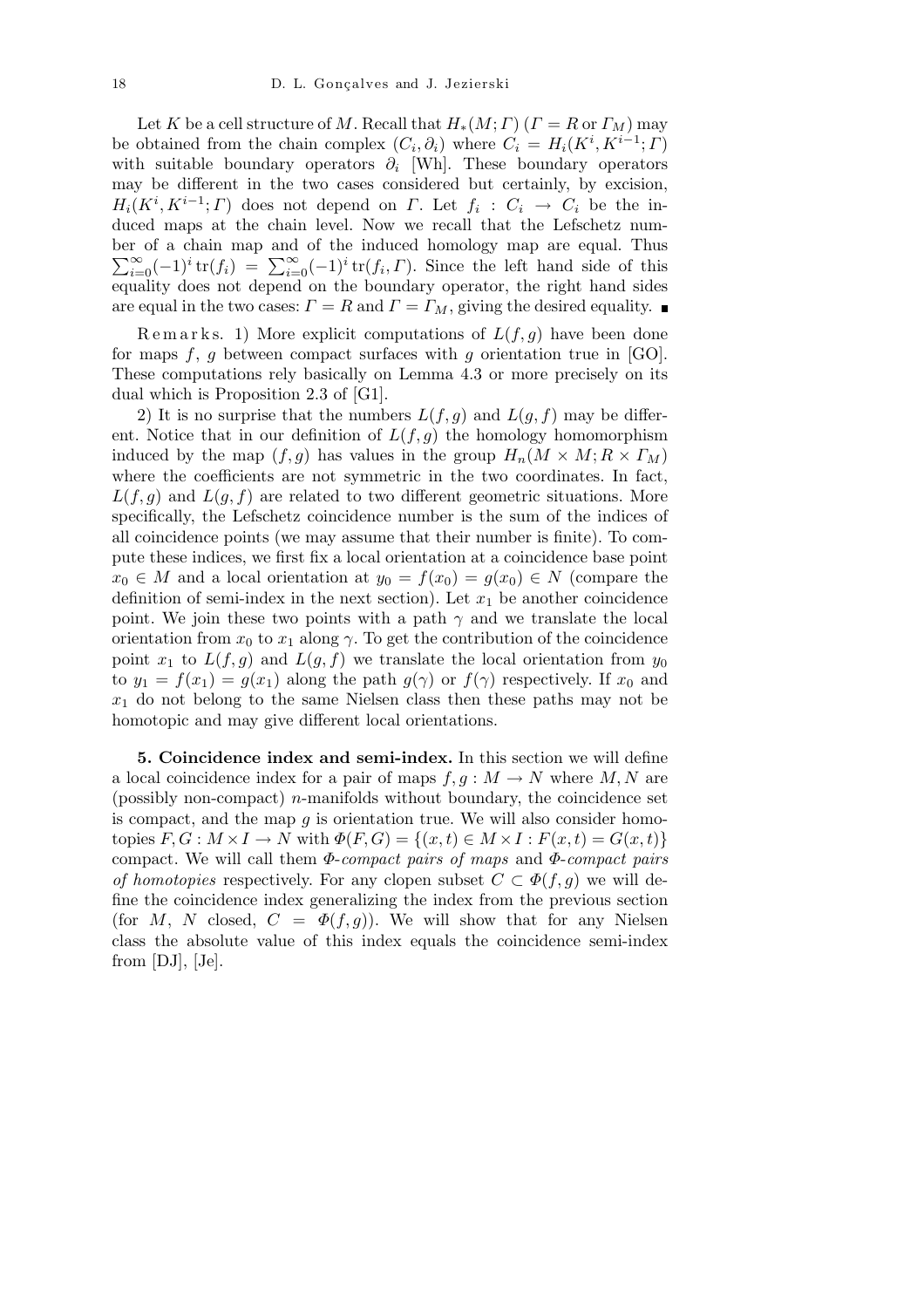Let *U* ⊂ *M* be an open subset such that  $U \cap \Phi(f, g) = C$  is compact.

DEFINITION 5.1. The *coincidence index* of *C*, denoted by  $\text{ind}(f, g; C)$ , is the image of  $z_{M,C}$  by the composition

$$
H_n(M, M - C; \Gamma_M) = H_n(U, U - C; \Gamma_M)
$$
  

$$
\xrightarrow{(f,g)_*} H_n(N \times N, N \times N - \Delta; R \times \Gamma_N) \xrightarrow{\langle U'_N, \cdot \rangle} R.
$$

The above definition is correct (does not depend on the choice of *U*) and it is easy to see that it is homotopy invariant: for any *Φ*-compact homotopy  $F, G: M \times I \to N$  and any clopen set  $C \subset \Phi(F, G)$ , ind $(F_t, G_t; C_t)$  does not depend on *t*.

Now we recall the definition of the semi-index [DJ], [Je].

A pair of maps  $f, g: M \to N$  will be called *transverse* if any coincidence point  $x_0 \in \Phi(f, g)$  admits a neighbourhood  $x_0 \in U \subset N$  such that *f* is constant on *U* while the restriction  $g_{|U}: U \to g(U)$  is a homeomorphism. Any pair of maps is homotopic to a transverse pair ([Je; 1.1]). Two coincidence points  $x_0, x_1 \in \Phi(f, g)$  are called *Nielsen related* if there exists a path  $\omega$ joining them in *M* such that  $f\omega$  and  $g\omega$  are homotopic in *N* as paths with fixed ends. This relation splits the coincidence set into *Nielsen classes*.

Assume that *A* is a Nielsen class of a transverse pair  $f, g: M \to N$ . Since *A* is compact and discrete, *A* is finite. Let  $\omega$  be a path joining the points  $x_0, x_1 \in A$  and establishing the Nielsen relation between them and let *U* be a neighbourhood of  $x_0$  where  $f$  is constant and  $g$  is a homeomorphism. Let us fix a generator  $\alpha_0 \in H_n(U, U - x_0; \mathbb{Z}) = H_n(M, M - x_0; \mathbb{Z}) = \mathbb{Z}$  and let  $\alpha_t \in H_n(M, M - \omega(t); \mathbb{Z})$  be its translation along  $\omega$ . On the other hand,  $\beta_0 = g_*(\alpha_0) \in H_n(g(U), g(U) - g(x_0); \mathbb{Z}) = H_n(N, N - g(x_0); \mathbb{Z})$  is also a generator. Let  $\beta_t = H_n(N, N - g\omega(t); \mathbb{Z})$  be its translation along  $g\omega$ . We say that  $\omega$  establishes the *R*-*relation* between  $x_0$  and  $x_1$  if  $g_*\alpha_1 = -\beta_1 \in$  $H_n(N, N-g(x_1); \mathbb{Z})$  (we then write  $x_0Rx_1$ ).

Let us write

$$
A = \{a_1, b_1, \dots, a_k, b_k; c_1, \dots, c_s\}
$$

where  $a_i R b_i$   $(i = 1, \ldots, k)$  but  $c_i R c_j$  for no  $i \neq j$ . Finally, we define the *semi-index* of the class *A* as  $|ind|(f, g; A) = s$ . In [DJ] it was proved that the above definition is correct (i.e. the number *s* is the same for any presentation of the class *A* as above) and that this semi-index is a homotopy invariant (in particular, if  $|ind|(f, g; A) \neq 0$  then the class *A* cannot disappear during any homotopy).

The following lemma gives an interpretation of the coincidence index (from Section 4) at a transverse coincidence point. In the rest of this section  $R = \mathbb{Z}$  (the integers).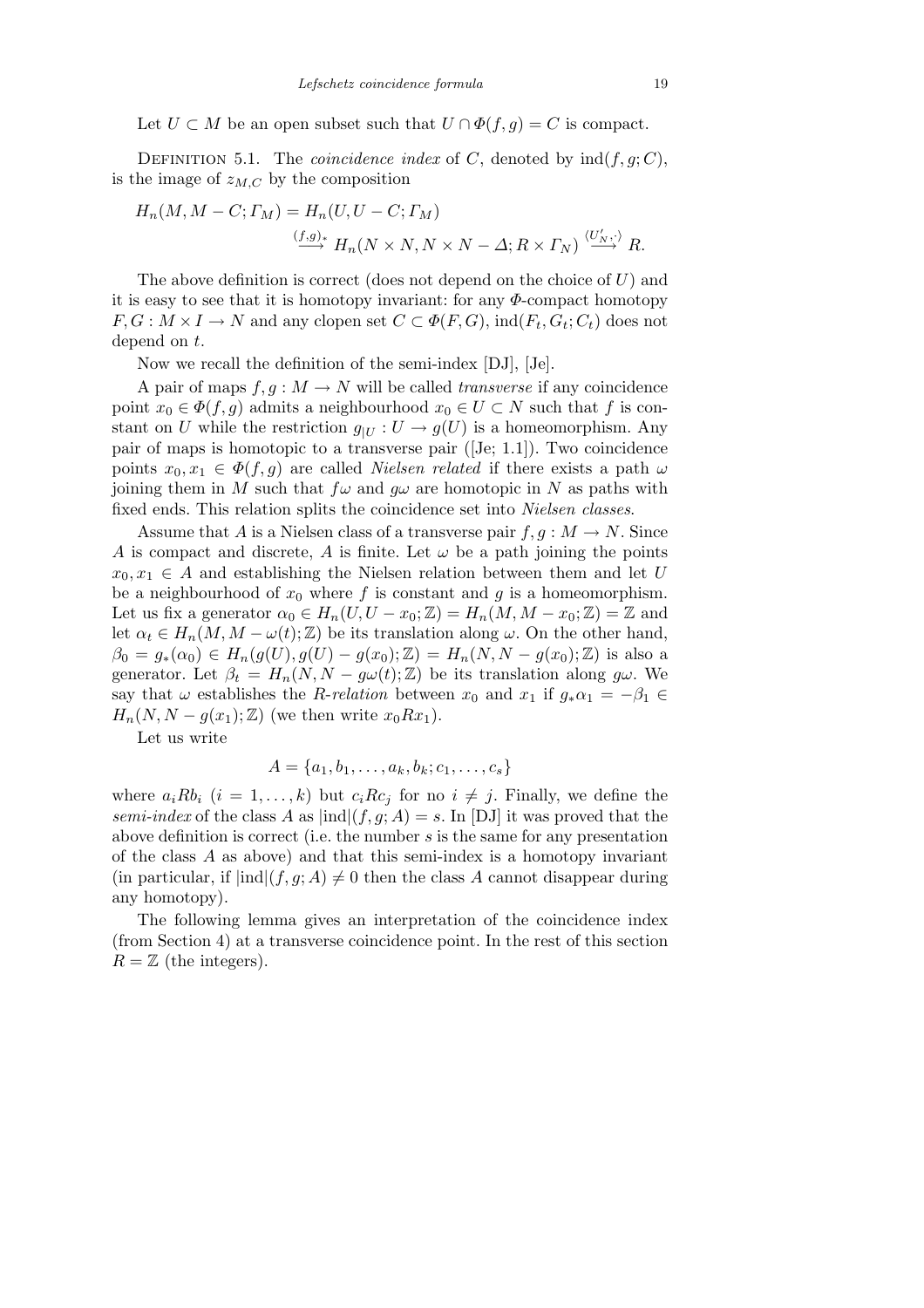LEMMA 5.2. Let  $x_0$  be a transverse coincidence point of  $f, g: M \to N$ , *g be orientation true and let U be a neighbourhood of x*<sup>0</sup> *where g is a homeomorphism and f is constant. Let g<sup>∗</sup> denote the composition of isomorphisms*

$$
H_n(M, M - x_0; \Gamma_M) = H_n(U, U - x_0; \Gamma_M)
$$

$$
\stackrel{g|U\rightarrow\ast}{\longrightarrow} H_n(g(U),g(U)-g(x_0); \Gamma_N) = H_n(N, N-g(x_0); \Gamma_N).
$$

*Then*  $g_*(z_{M,x_0}) = (\text{ind}(f,g;x_0))z_{N,g(x_0)}$ .

P r o o f. Consider the commutative diagram

$$
H_n(U, U - x_0; \underline{\Gamma_U}) \underbrace{\xrightarrow{f,g)_*} H_n(N \times N, N \times N - \Delta; Z \times \Gamma_N)}_{g_*} \uparrow_{f(x_0)}^{i_{f(x_0)}}
$$
\n
$$
H_n(N, N - g(x_0); \Gamma_N)
$$

where the vertical arrow is induced by the inclusion  $y \to (f(x_0), y)$ . Since  $z_{N,g(x_0)}$  is a generator, we may write  $g_*(x_{M,x_0}) = r \cdot z_{N,g(x_0)}$ . Since *g* is a homeomorphism near  $x_0$ , we have  $r = +1$  or  $-1$ . Finally,

$$
\text{ind}(f, g; x_0) = \langle U_N, (f, g)_* z_{M, x_0} \rangle = \langle U_N, (i_{f(x_0)})_* g_* (z_{M, x_0}) \rangle
$$

$$
= \langle (i_{f(x_0)})^* U_N, r \cdot z_{N, g(x_0)} \rangle = r \langle (i_{f(x_0)})^* U_N, z_{N, g(x_0)} \rangle = r. \blacksquare
$$

LEMMA 5.3. Let  $f, g: M \to N$  be a transverse pair of maps with g *orientation true. Let*  $x_0, x_1 \in \Phi(f, g)$  *be Nielsen related. Then* 

$$
x_0 R x_1 \quad \text{iff} \quad \text{ind}(f, g; x_0) = -\text{ind}(f, g; x_1).
$$

P r o o f. Let  $\omega$  be a path establishing the Nielsen relation between  $x_0$ and *x*<sub>1</sub>. We will show that  $\omega$  does not establish the *R*-relation iff ind(*f, g*; *x*<sub>0</sub>)  $=$  ind(*f, g*; *x*<sub>1</sub>).

Let us fix a continuous family of embeddings  $\sigma_t : \Delta_n \to M$  such that  $\omega(t) \in \sigma_t(\text{int } \Delta_n)$  and coefficients  $\gamma_t \in \Gamma(\sigma_t(v_0))$  satisfying  $[\gamma_t \cdot \sigma_t] =$  $z_{M,\omega(t)} \in H_n(M, M - \omega(t); T_M)$ . These singular simplices  $\sigma_t$  may be chosen so small that  $g\sigma_0$  and  $g\sigma_1$  are also embeddings. We do not loose generality assuming that  $\text{ind}(f, g; x_0) = +1$ . Then  $g_*(z_{M,x_0}) = z_{N,g(x_0)}$ , in other words,  $z_{N,q(x_0)} = [\phi(\gamma_0) \cdot g\sigma_0] \in H_n(N, N - g(x_0); \Gamma_N)$   $(\phi : \Gamma_M \to \Gamma_N$  denotes a fixed morphism associated with the orientation true map *g*). It remains to show that  $z_{N,q(x_1)} = [\phi(\gamma_1) \cdot g\sigma_1] \in H_n(N, N - g(x_1); \Gamma_N)$  iff  $\omega$  does not establish the *R*-relation.

Consider a continuous family of embeddings  $\tau_t : \Delta_n \to N$  and coefficients  $\delta_t \in \Gamma(\tau_t(v_0))$  such that  $g\omega(t) \in \text{int } \tau_t$ ,  $\delta_0 = \phi(\gamma_0), \tau_0 = g\sigma_0, \tau_1(v_0) =$  $g\sigma_1(v_0)$ . Then  $[\delta_0 \cdot \tau_0] = z_{N,g(x_0)} \in H_n(N, N - g(x_0); \Gamma_N)$  implies  $[\delta_1 \cdot \tau_1] =$  $z_{N,q(x_1)} \in H_n(N, N-g(x_1); T_N)$ 

It remains to find out when

(5.4) 
$$
[\delta_1 \cdot \tau_1] = [\phi(\gamma_1) \cdot g \sigma_1] \in H_n(N, N - g(x_1); \Gamma_N).
$$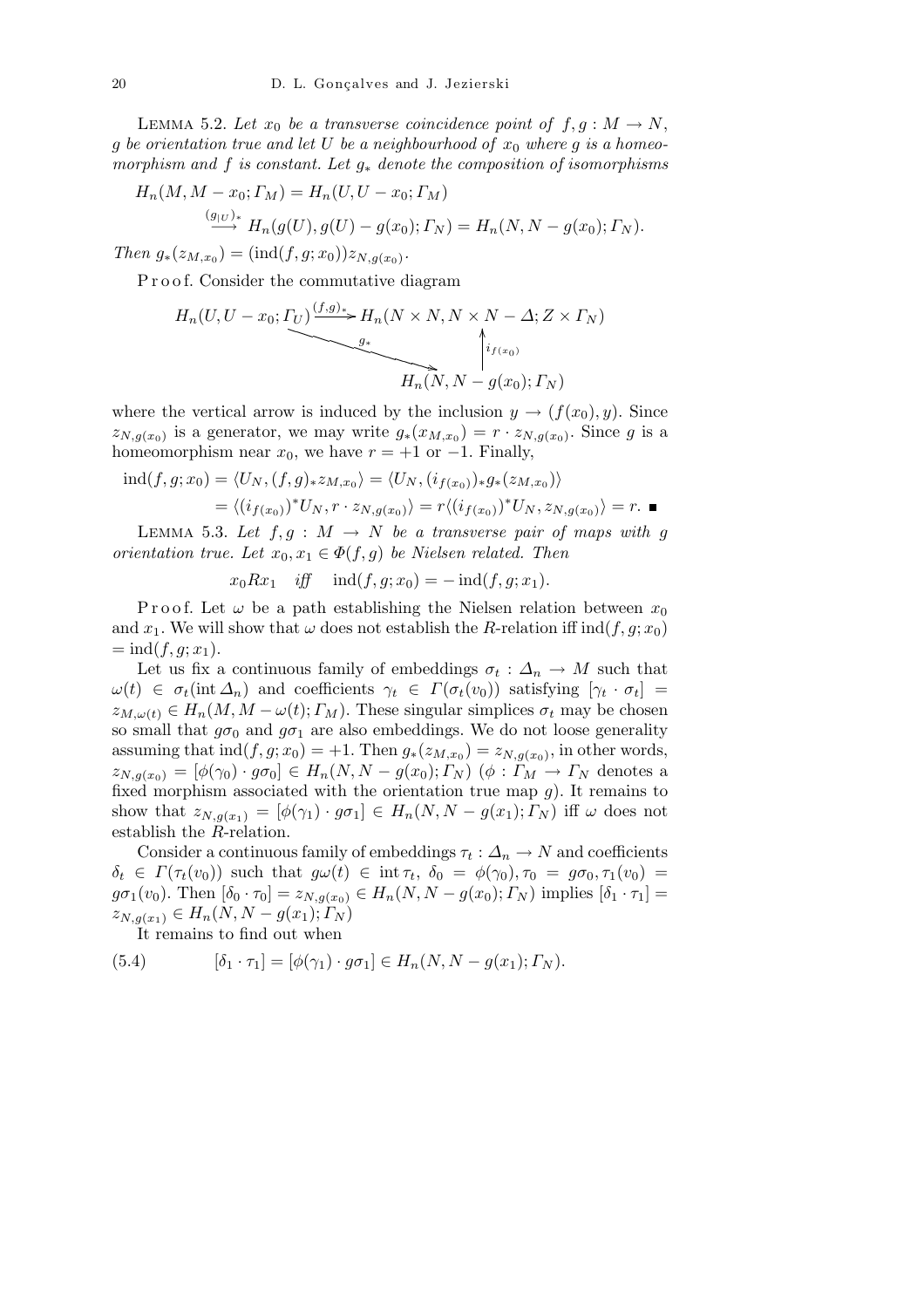If the simplices  $\sigma_t$  and  $\tau_t$  are chosen sufficiently small then the paths  $t \to \mathbb{Z}\tau_t(v_0)$  and  $t \to g\sigma_t(v_0)$  are homotopic, hence  $\delta_0 = \phi(\gamma_0)$  implies  $\delta_1 = \phi(\gamma_1)$ . Thus (5.4) holds iff  $[\tau_1] = [g\sigma_1] \in H_n(N, N - g(x_1); \mathbb{Z})$ . But the last equality means exactly that  $\omega$  does not establish the *R*-relation.

THEOREM 5.5. Let *A* be a Nielsen class of the pair  $f, g: M \to N$  (where *g is orientation true*)*. Then*  $|\text{ind}(f, g; A)| = |\text{ind}|(f, g; A)$ *.* 

Proof. Since both sides are homotopy invariant, we may assume that *f, g* is a transverse pair. Fix a presentation

$$
A = \{a_1, b_1, \ldots, a_k, b_k; c_1, \ldots, c_s\}.
$$

Now 5.2 implies  $\text{ind}(f, g; a_i) = -\text{ind}(f, g; b_i)$  and

$$
ind(f, g; c_1) = ... = ind(f, g; c_s) (= +1 \text{ or } -1).
$$

Thus  $|ind(f, q; A)| = s = |ind|(f, q; A)$ .

Finally, let us sketch how one may obtain an index via obstruction theory. We will not require here *g* to be orientation true, but we will consider only sets  $C \subset \Phi(f, g)$  which are Nielsen classes. To simplify the formulations we only deal with maps  $f, g: M \to N$  between closed manifolds.

For any Nielsen coincidence class  $F \subset \Phi(f, g)$  we will define an index which is either an integer or an element of  $\mathbb{Z}_2$ .

Proposition 5.6. *Given f, g as above*, *the obstruction to deforming f, g to a coincidence free pair of maps lies in*  $H^n(M;\mathbb{Z}[\pi])$  where  $\pi = \pi_1(N)$  and *the local coefficient system is given by*  $\alpha\theta = \text{sign}(g_{\#}(\alpha))f_{\#}(\alpha)\theta g_{\#}(\alpha)^{-1}$  for  $\alpha \in \pi_1(M)$  *and*  $\theta \in \pi$ *.* 

P roof. The pair  $f, g$  is homotopic to a coincidence free pair iff the following diagram admits a lift which makes it homotopy commutative:

$$
N \times N - \Delta
$$
  

$$
\downarrow
$$
  

$$
f, g: M \longrightarrow N \times N
$$

Now the result follows from Theorem 3.1 of [FH] and obstruction theory.  $\blacksquare$ 

PROPOSITION 5.7. *The group*  $H^n(M;\mathbb{Z}[\pi])$  *is isomorphic to a sum of*  $\mathbb{Z}$ 's and  $\mathbb{Z}_2$ 's where the summands are indexed by the Reidemeister classes.

Proof. By Poincaré duality (see [W1]), we have  $H^n(M;\mathbb{Z}[\pi]) \approx$  $H_0(M,\bar{Z}[\pi])$  where the homology is with the local coefficient system given by the action

$$
\alpha \circ \theta = \text{sign}(\alpha) \text{ sign}(g_{\#}(\alpha)) f_{\#}(\alpha) \theta g_{\#}(\alpha)^{-1}.
$$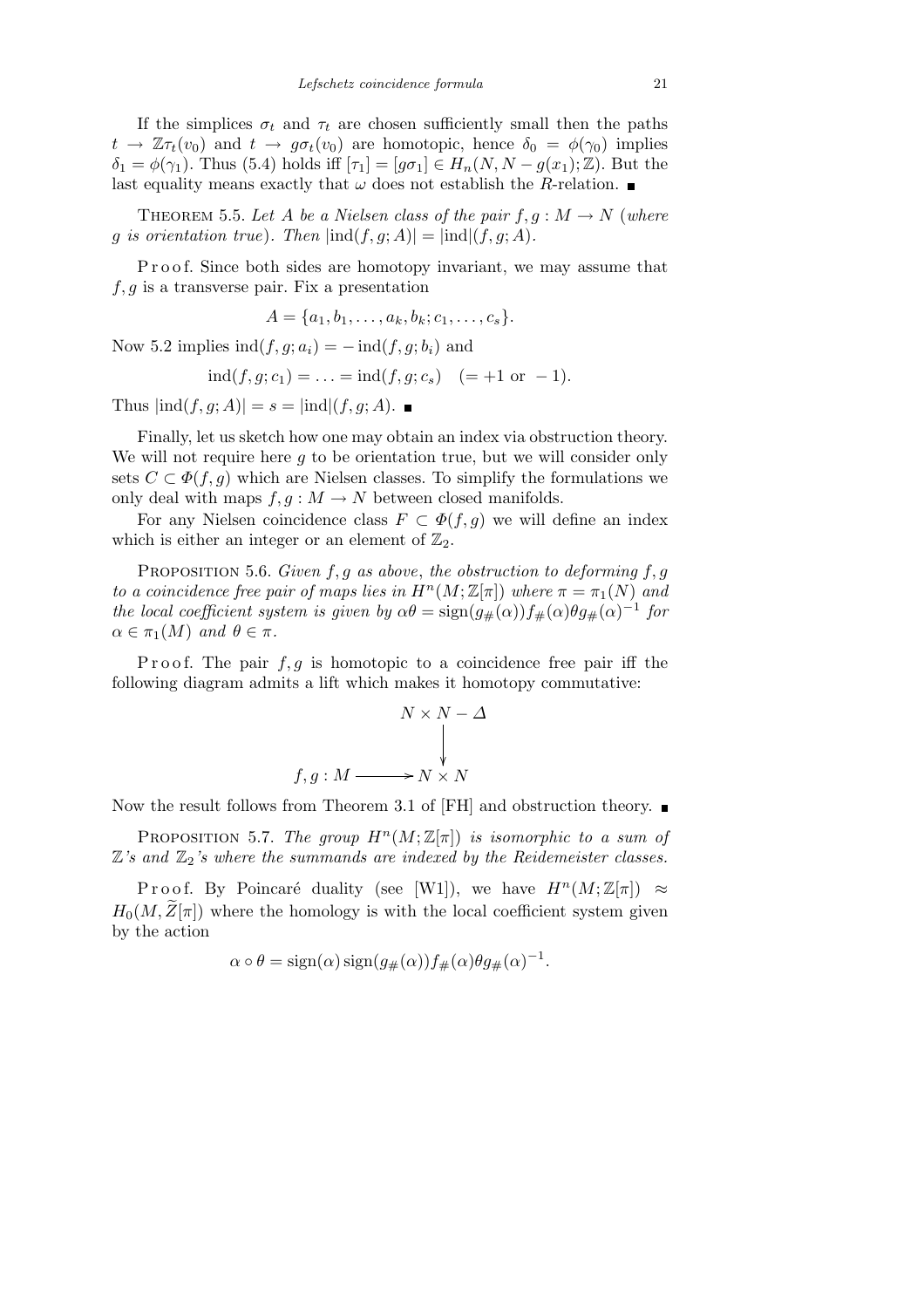But  $H_0$  is just the quotient of  $\mathbb{Z}[\pi]$  by this action. It turns out that this quotient is either  $\mathbb{Z}$  or  $\mathbb{Z}_2$ ; it is  $\mathbb{Z}_2$  if and only if there exists an  $\alpha$  such that  $f_{\#}(\alpha)\theta g_{\#}(\alpha)^{-1} = \theta$  and  $\text{sign}(\alpha)\text{sign}(g_{\#}(\alpha)) = -1$ . So the result follows.

DEFINITION 5.8. Given a Nielsen coincidence class  $F$ , let  $[\theta]$  be the Reidemeister class which corresponds to  $F$ . We define  $i(f, g; F)$  to be the coefficient of  $[\theta] \in H_0(M; Z[\pi])$  which corresponds to the obstruction to deforming *f, g* to a coincidence free pair.

More details about this definition can be found in [G1].

R e m a r k s. 1) The index of a Nielsen class *F* can also be defined as above in the situation where  $f, g: K \to M$  are two continuous maps from a complex  $K$  to a manifold (see [G2]).

2) If *g* is orientation true then all the indices are integers.

3) The classes which have index in  $\mathbb{Z}_2$  are called *defective* in [DJ] and in [G1].

**6. Coincidence producing maps.** It is an immediate consequence of the classical Lefschetz fixed point theorem that any compact acyclic ANR has the fixed point property [B]. Here we prove a similar result for coincidences. We recall [BS] that a map  $q : M \rightarrow N$  is called *a coincidence producing map* if any  $f : M \to N$  has a coincidence with q.

Theorem 6.1 (cf. [BS; 7.1]). *If any of the closed manifolds M*, *N is R*-acyclic (*i.e.*  $H^{i}(X; R) = 0$  *for*  $i > 0$ ) *over a field R then any orientation true map*  $g : M \to N$  *with*  $deg(g) \neq 0$  *is coincidence producing.* 

P r o o f. Let  $f : M \to N$ . By the *R*-acyclicity assumption only the composition

 $\theta_0: H^0(N;R) \stackrel{f^*}{\to} H^0(M;R) \stackrel{D_M}{\longrightarrow} H_n(M; \varGamma_M) \stackrel{g_*}{\to} H_n(N; \varGamma_N) \stackrel{D_M^{-1}}{\longrightarrow} H_0(N;R)$ may have a non-zero contribution to the Lefschetz number  $L(f, g)$ . Now  $L(f,g) = \text{tr} \theta_0 = \text{deg}(g)$ , hence the assumption  $\text{deg}(g) \neq 0$  and Corollary

4.4 give a coincidence.

## **References**

- [Bd] G. Bredon, *Geometry and Topology*, Grad. Texts in Math. 139, Springer, New York, 1993.
- [B] R. F. B r ow n, *The Lefschetz Fixed Point Theorem*, Scott, Foresman and Co., New York, 1971.
- [BS] R. F. Brown and H. Schirmer, *Nielsen coincidence theory and coincidence producing maps for manifolds with boundary*, Topology Appl. 46 (1992), 65–79.
- [DJ] R. Dobrenko and J. Jezierski, *The coincidence Nielsen theory on non-orientable manifolds*, Rocky Mountain J. Math. 23 (1993), 67–85.